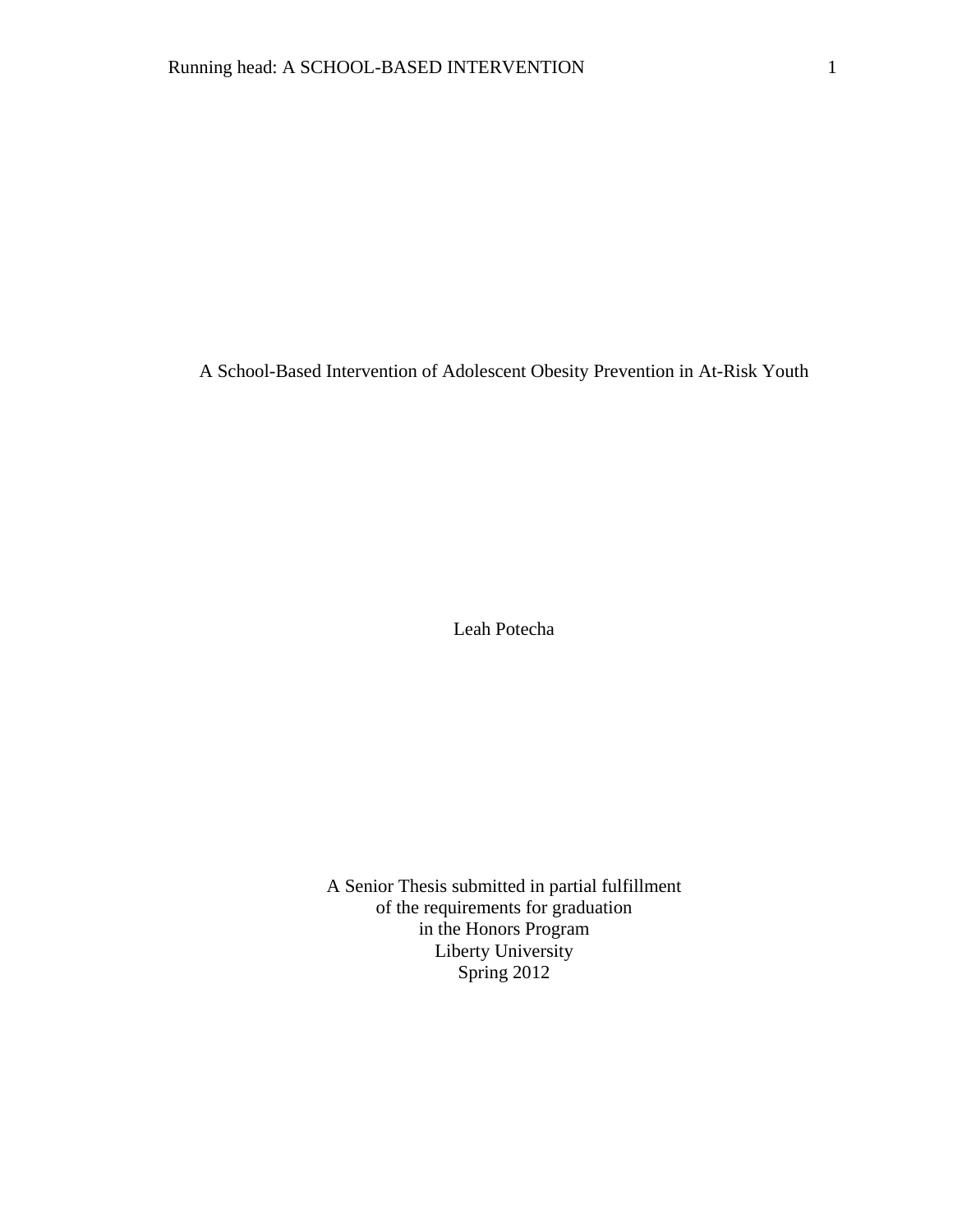Acceptance of Senior Honors Thesis

This Senior Honors Thesis is accepted in partial fulfillment of the requirements for graduation from the Honors Program of Liberty University.

> Sharon Kopis, Ed.D., R.N. Thesis Chair

\_\_\_\_\_\_\_\_\_\_\_\_\_\_\_\_\_\_\_\_\_\_\_\_\_\_\_\_\_\_

Jennifer Hutchinson, R.N., M.S.N. Committee Member

\_\_\_\_\_\_\_\_\_\_\_\_\_\_\_\_\_\_\_\_\_\_\_\_\_\_\_\_\_\_

Janet Brown, Ph.D Committee Member

\_\_\_\_\_\_\_\_\_\_\_\_\_\_\_\_\_\_\_\_\_\_\_\_\_\_\_\_\_\_

Marilyn Gadomski, Ph.D. Assistant Honors Director

\_\_\_\_\_\_\_\_\_\_\_\_\_\_\_\_\_\_\_\_\_\_\_\_\_\_\_\_\_\_

Date

\_\_\_\_\_\_\_\_\_\_\_\_\_\_\_\_\_\_\_\_\_\_\_\_\_\_\_\_\_\_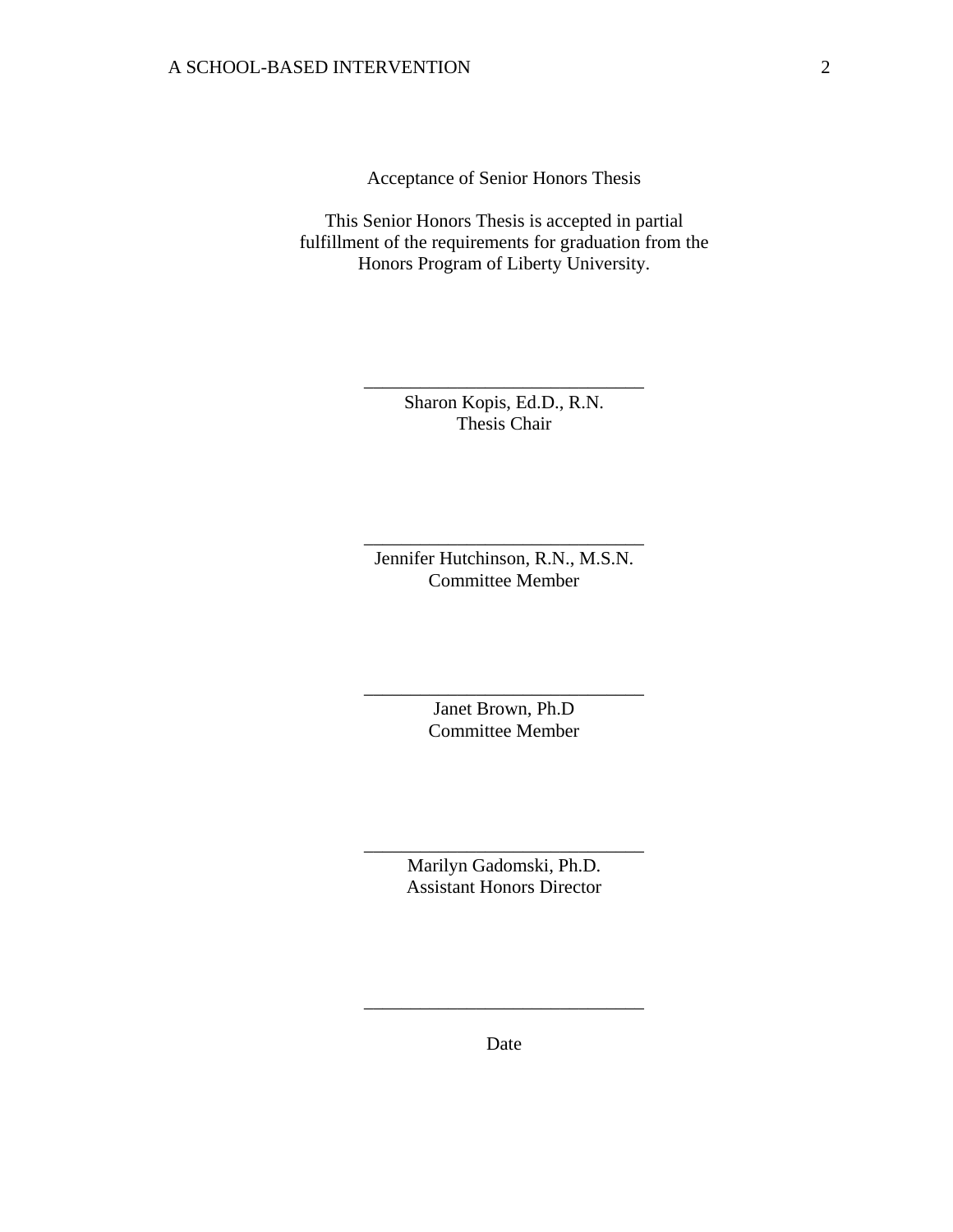#### Abstract

Obesity has become an epidemic in the United States, affecting individuals of all ages. Adolescents are particularly susceptible to obesity due to their decrease in physical activity, as well as to the greater availability of foods void of nutritional value. Adolescents' impressionable natures and changing bodies also contribute to their increased weights. To combat the problem of obesity, many schools have implemented obesity prevention programs. Most of these programs are based on physical education and nutrition education. However, some schools have started mentorship programs, or worked with organizations that employ mentorship programs, to prevent obesity. The Lynchburg Healthy Living program was created to teach at-risk adolescents about exercise and nutrition, as well as to provide them with a role model and coach in how to live a healthy life. The study examined effects of the program on participants' body mass index (BMI), self-reported nutrition and physical activity habits, and perceived health knowledge.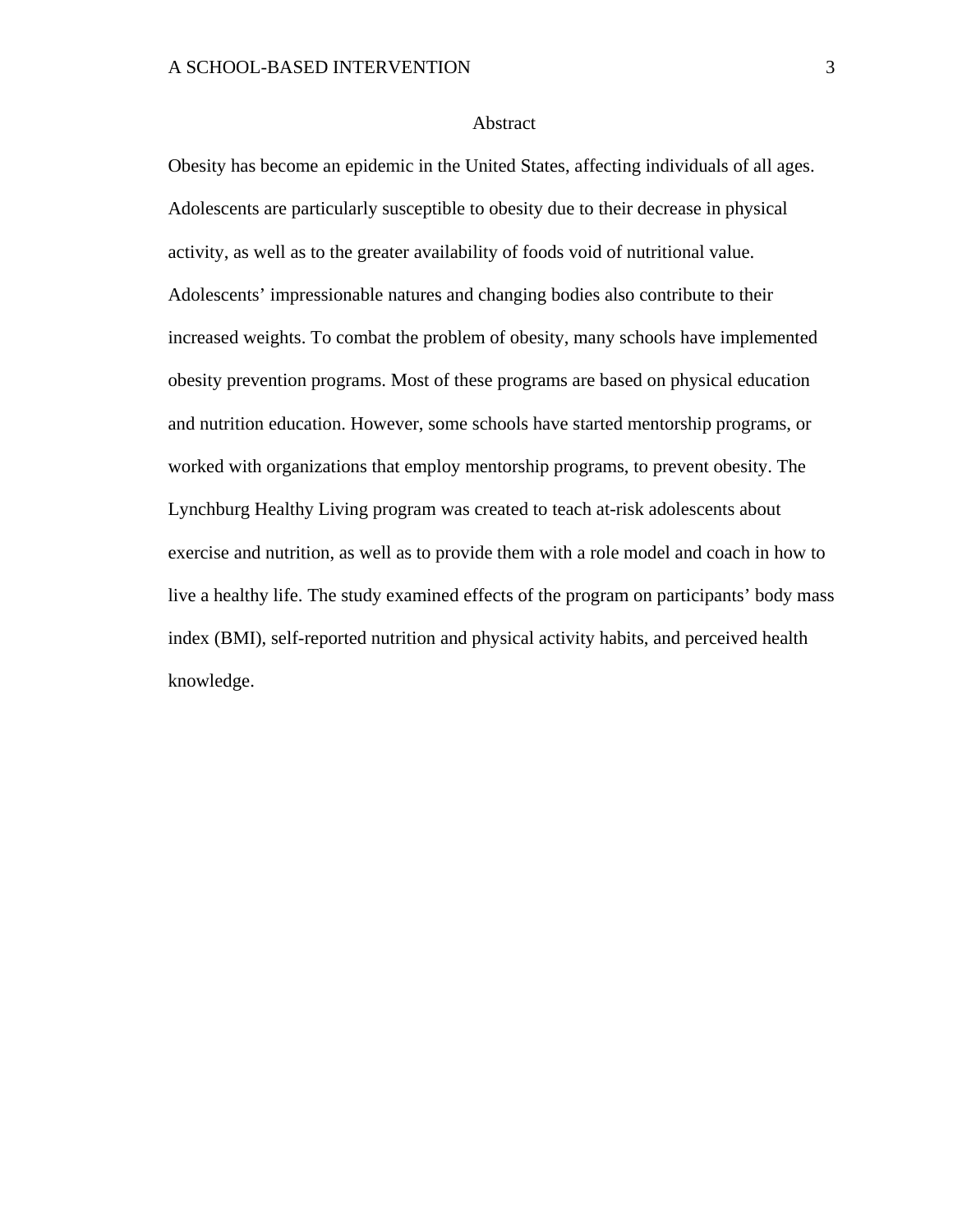A School-Based Intervention of Adolescent Obesity Prevention in At-Risk Youth **The Adolescent**

Although the exact age span of adolescence varies with each individual, it is often referred to as the period of development that begins at puberty, around 10-12 years of age, and ends with physiological maturity, around 19 years of age (Adolescence, 2009). During this time period, children develop self-identity and independence as they mature into adults. They rely less on their parents, and more on their peers and relationships with friends. Their bodies mature physically, and numerous changes take place as the teenager enters into puberty. Sexual maturity is reached, fine motor skills fully develop, and height and weight increase. On average, females gain 15-55 pounds and grow 2-8 inches, while males gain 15-65 pounds and grow 4.5-12 inches during adolescence. The teenager also learns how to think abstractly about different concepts and outcomes of situations. Many times this is also the period in which young people begin to form their own moral standards and ethical bases for decisions (Ball & Bindler, 2008a).

#### **Nutritional and Physical Activity Requirements**

Because adolescence is a period of significant growth and development, most teenagers require more than 2,000 calories a day. It is important that the child has a diet rich in vitamins and minerals. Adolescents need education about proper nutrition, including limiting fast food intake, adding fruits and salads to the diet, and bringing healthy lunches to school. Many teens make their own food and beverage choices, and often eat with friends who influence their decisions. Therefore, early education is vital to helping teenagers form healthy nutritional habits (Ball & Bindler, 2008a).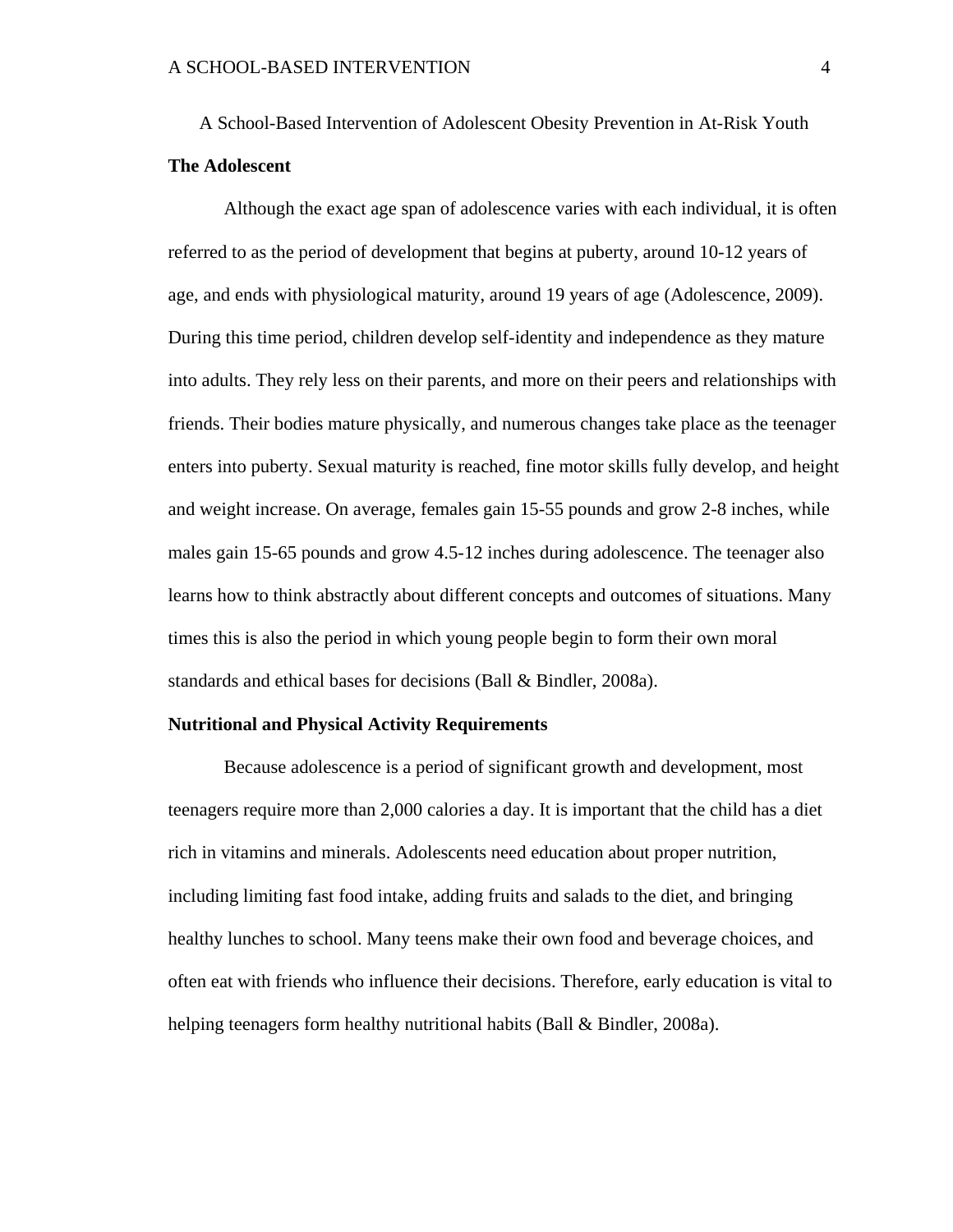As many children grow older, physical activity declines. In 2009, only 18.4% of adolescents met the current physical activity guidelines for aerobic physical activity (U.S. Department of Health, 2010d). According to the Centers for Disease Control and Prevention (CDC), adolescents are encouraged to exercise 60 minutes or more every day, with the majority of the recommended exercise being moderate to vigorous aerobic activity. Muscle and bone-strengthening activities are also encouraged at least three days a week as part of the 60 minutes of exercise (Centers for Disease Control, 2011c). It is important that adolescents establish some sort of regular physical activity program, whether that means participating in a sport, riding a bike to school, or walking a dog in their neighborhood. Each teen should be encouraged to find at least one activity that can be performed on a daily basis to incorporate exercise into his or her life. Doing so may prevent diseases later on in life, promote positive self-esteem, and maintain a healthy weight (Ball & Bindler, 2008b).

#### **Issues Related to Body Image**

Because of the many changes that occur during adolescence, it is common for teenagers to develop body image issues. A significant number of adolescents care deeply about their weight, which may lead to them having a negative body image. A study of almost 5,000 teenagers who completed the Project EAT (Eating Among Teens) survey examined the prevalence of weight concerns and weight-related behaviors in adolescents. Although the research showed that females were found to be more likely to express concerns and engage in weight-related practices, many males also reported doing the same. The study found that out of 4,746 adolescents, 56.9% of females and 32.7% of males reported unhealthy weight-related practices in the past year, whereas 12.4% of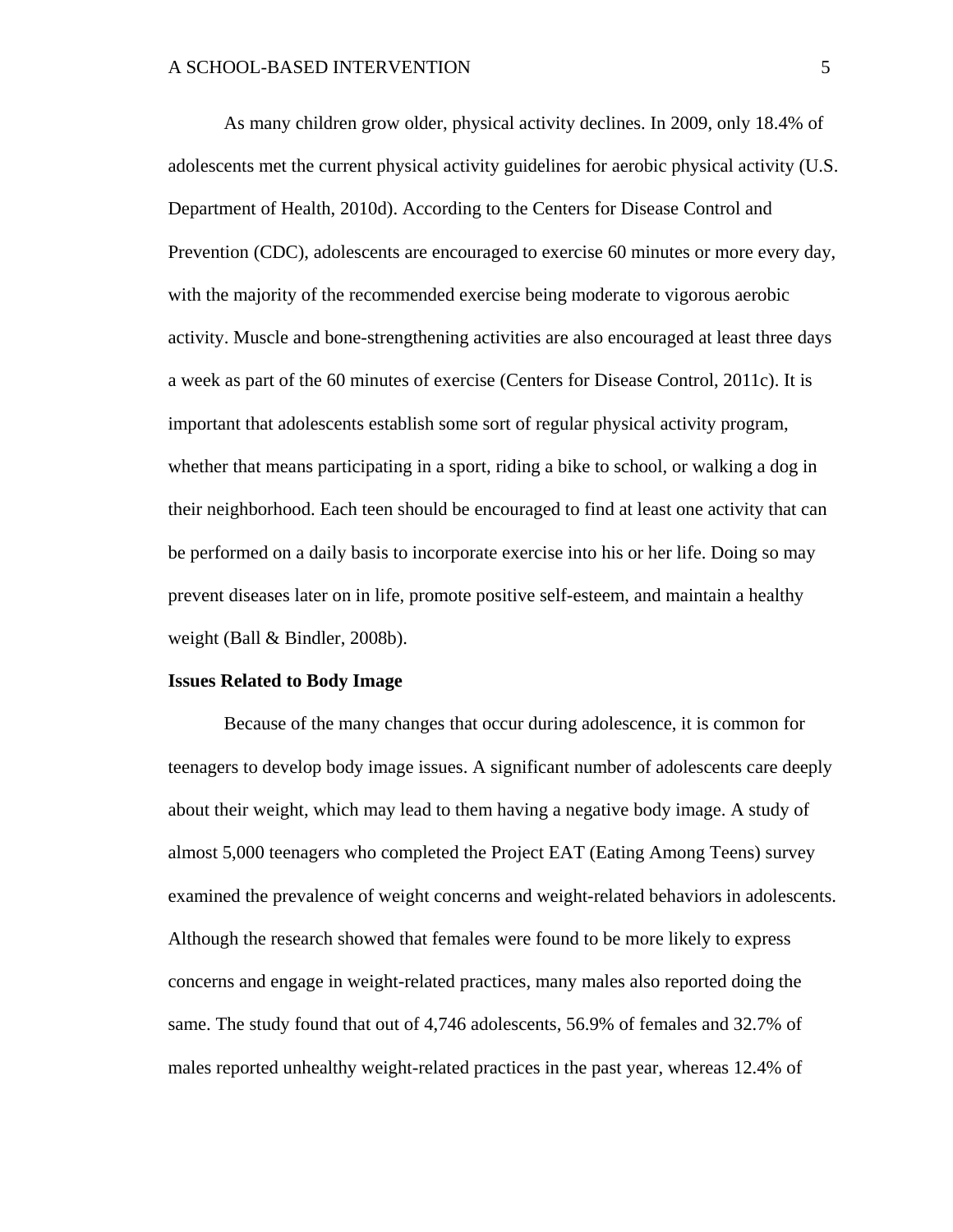females and 4.6% of males reported extreme weight-related practices in the past year. These unhealthy behaviors used to control weight may have serious consequences on the adolescents' health. Therefore, it is vital to educate teenagers about healthy weightcontrol practices and encourage them to develop healthy behaviors. Interventions to prevent obesity should address different weight-related disorders and support children as they deal with the social stigmas related to obesity (Neumark-Sztainer, Story, Hannan, Perry, & Irving, 2002).

# **Adolescent Obesity**

#### **Definition and Diagnosis**

"Obesity is defined as an excessively high amount of body fat or adipose tissue in relation to lean body mass" (Levi, Segal, St. Laurent, & Kohn, 2011, p. 17). The 2007 National Survey for Children's Health (NSCH) provides the most current rates of overweight and obesity among children aged 10-17. According to its data, 15.3% of children ages 10-17 nationwide are overweight, and 16.4% are obese (Child and Adolescent Health, 2007). The NSCH defines obesity according to the CDC's criteria: a body mass index (BMI) equal to or greater than the  $95<sup>th</sup>$  percentile is considered obese, while a BMI between the  $85<sup>th</sup>$  and  $94<sup>th</sup>$  percentile is considered overweight (Centers for Disease Control, 2011a). BMI is measured using the child's height and weight measurements, and is calculated as kilograms of weight/m^2 of height. The formula determines if the child's height and weight are proportional, and shows in what percentile he or she falls compared to other children with the same measurements (Ball & Bindler, 2008b).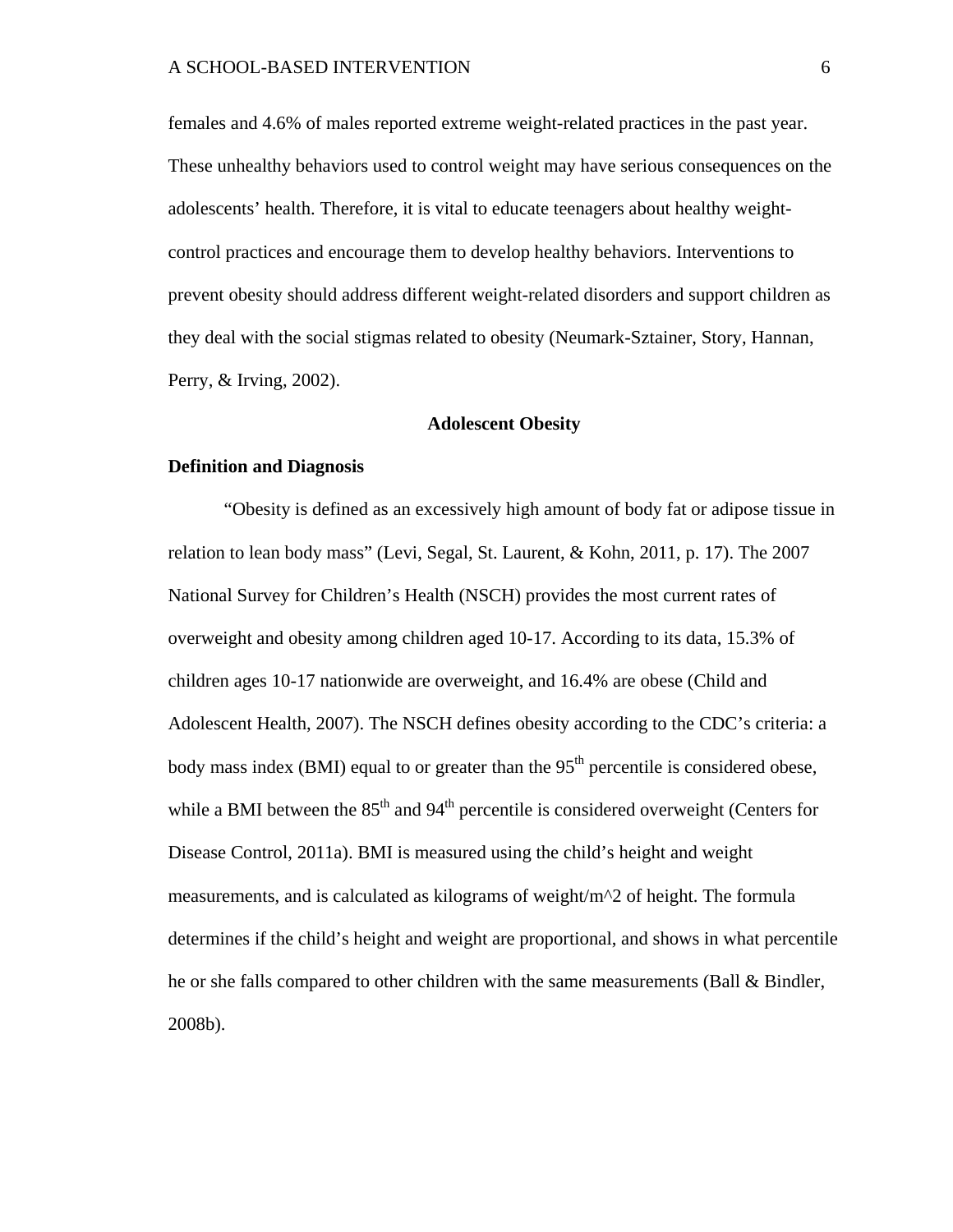# **Contributing Factors**

There are many factors that contribute to the development of obesity. Obesity is most often caused by a combination of both genetic and environmental factors. Over 600 genetic factors, including genes, markers, and chromosomal regions have been associated with the phenotype for obesity. This may predispose many adolescents to obesity from birth (Sinha & Kling, 2009). Genes are thought to play a role in the regulation of how the body captures, stores, and releases energy gained from food (Centers for Disease Control and Prevention, 2011e). However, genetics is only one aspect of adolescent obesity; numerous environmental factors interact with the teenager's genetic makeup to produce obesity, the most prominent of which are lifestyle and diet. Decreased physical activity, increased time spent watching television, irregular sleeping patterns, frequent snacking, skipping meals, the consumption of high calorie soft drinks, and increased fast food intake are just some of the lifestyle and diet choices that can lead an adolescent to become obese (Sharma & Branscum, 2010).

Other possible environmental factors include the socioeconomic status and home environment of the child. Obesity is more common in low-income families, which may be partially due to the high cost and decreased availability of nutritional foods and fewer physical fitness opportunities (Sinha & Kling, 2009). The home environment of the teen also affects nutrition and exercise habits. Adolescents are easily influenced and are therefore impacted by the food choices of their parents, as well as their friends that spend time at their home. If these dietary choices are unhealthy, teenagers are likely to develop the same unhealthy eating habits. The availability and accessibility of nutritious food in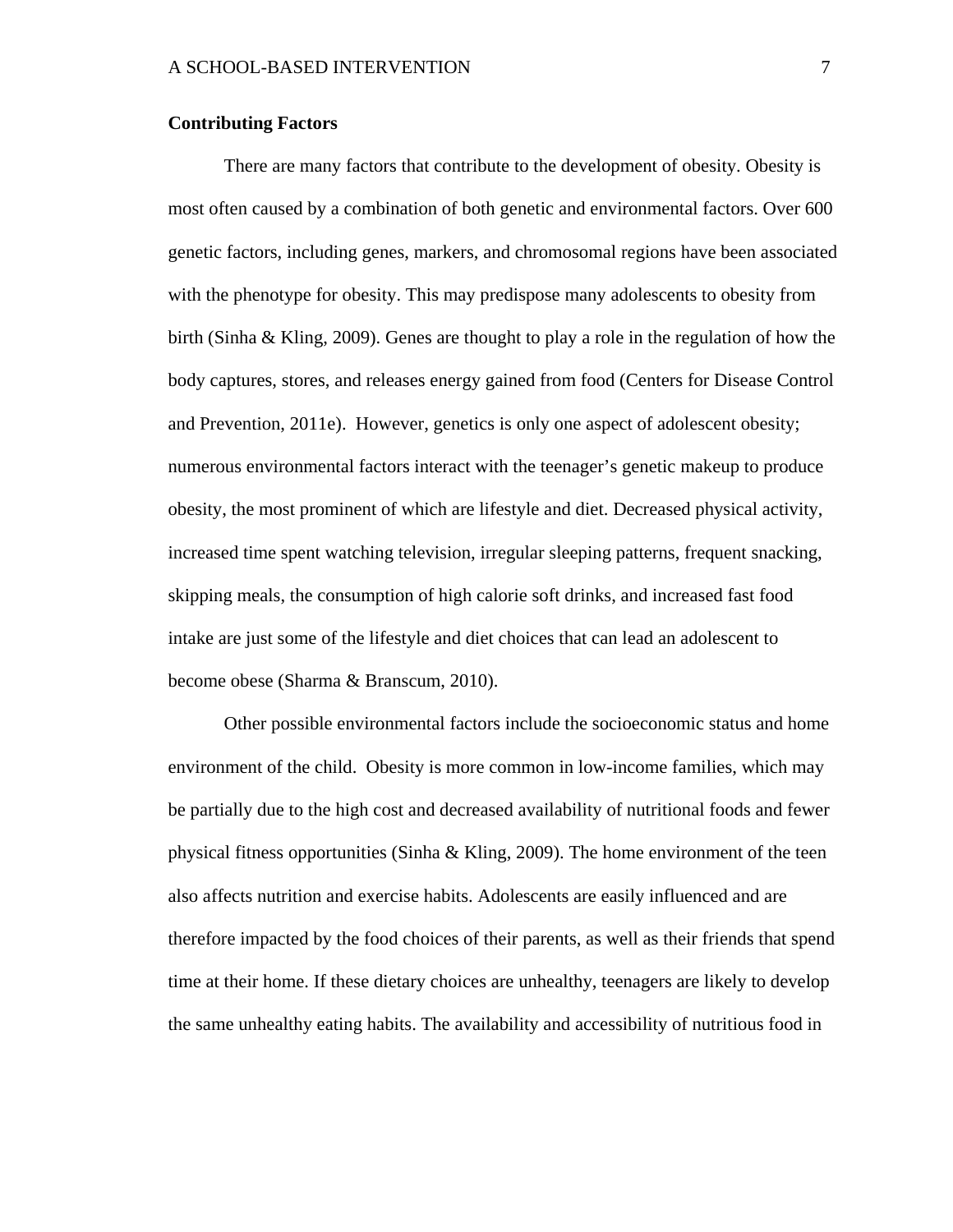the child's home also play a part in his or her weight and health (Sharma & Branscum, 2010).

At-risk youth are particularly predisposed to become overweight or obese. In a study consisting of around 6,000 predominantly minority middle school students, around half were found to be overweight (The HEALTHY Study Group, 2009). Another study focusing on teens in California found that in 2007, the prevalence of obesity was almost three times greater in the lowest income group than in the highest income group. (Babey, Hastert, Wolstein, & Diamant, 2010). Although the term *at-risk* has no consistent definition, it is widely used to describe youth who are at a higher risk for poor life outcomes in general. Some examples of these outcomes include incarceration, economic instability, academic failure, and poor health. Often, the adolescents themselves, as well as their families and communities are at-risk. The adolescents may be considered at-risk on a personal level if they are disabled, have low self-esteem, or have a history of abuse. An at-risk family is often one that faces issues such as poverty, lack of parental education, or single parenthood. Communities may be described as at-risk if they have a high-crime rate, a low high-school graduation rate, or are low-income. All three factors– the adolescent, family, and community–play a significant role in making a teenager atrisk (Moore, 2006).

#### **Physical and Developmental Effects**

Because obesity affects almost every part of the body, it can lead to numerous physical and developmental issues in adolescents. It is the leading cause of pediatric hypertension, and may contribute toward the development of cardiovascular disease as well. Adolescent obesity has also been shown to increase the risk for type 2 diabetes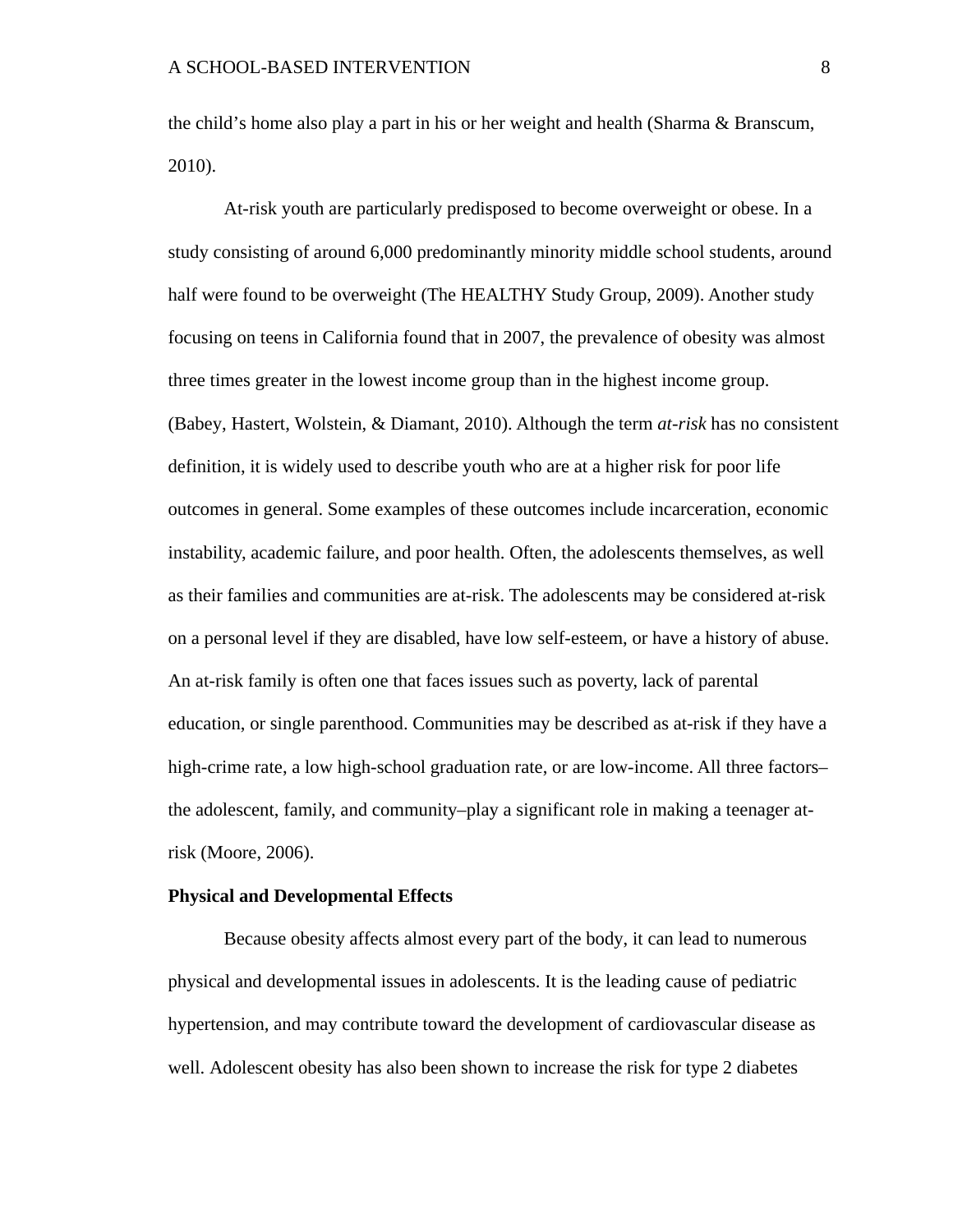mellitus (T2DM). As of 2008, the prevalence of T2DM in teenagers was two times that of type 1 diabetes, and its occurrence has continued to increase. A fifth of new diagnoses of diabetes in children are currently T2DM (Sinha & Kling, 2009). Approximately 215,000 people under the age of 20 have diabetes, and two million between the ages of 12-19 have prediabetes (Levi et al., 2011).

Obese adolescents are at a higher risk for cancer, liver disease, neurological issues, cardiovascular disease, asthma, sleep apnea, and orthopedic problems. Because the number of fat cells in a person is determined by late adolescence, many obese children face the consequences of adult obesity as well (Levi et al., 2011). In fact, it is estimated that 70-80% of overweight or obese children will stay overweight for the rest of their lives (Schaub & Marian, 2011). One study examined the height and weight records of 854 subjects, and found that those subjects who were obese after age six were at least 50% more likely to be obese as adults (Whitaker, Wright, Pepe, Seidel, & Dietz, 1997). Overweight adolescents have also been found to engage more often in unhealthy and extreme weight-related behaviors, such as taking laxatives or diet pills, vomiting, or skipping meals. These can have a negative impact on the growth of teenagers and cause lasting health consequences (Neumark-Sztainer et al., 2002).

#### **Psychological and Psychosocial Effects**

In addition to the physical and developmental effects, adolescent obesity may lead to a range of psychological and psychosocial problems. Overweight and obese teenagers may have eating disorders, such as binge eating disorder or bulimia. Low self-esteem, depression, and anxiety have also been shown to be more common in obese adolescents (Brennan, 2011). Obese adolescents have also been noted to be more socially isolated,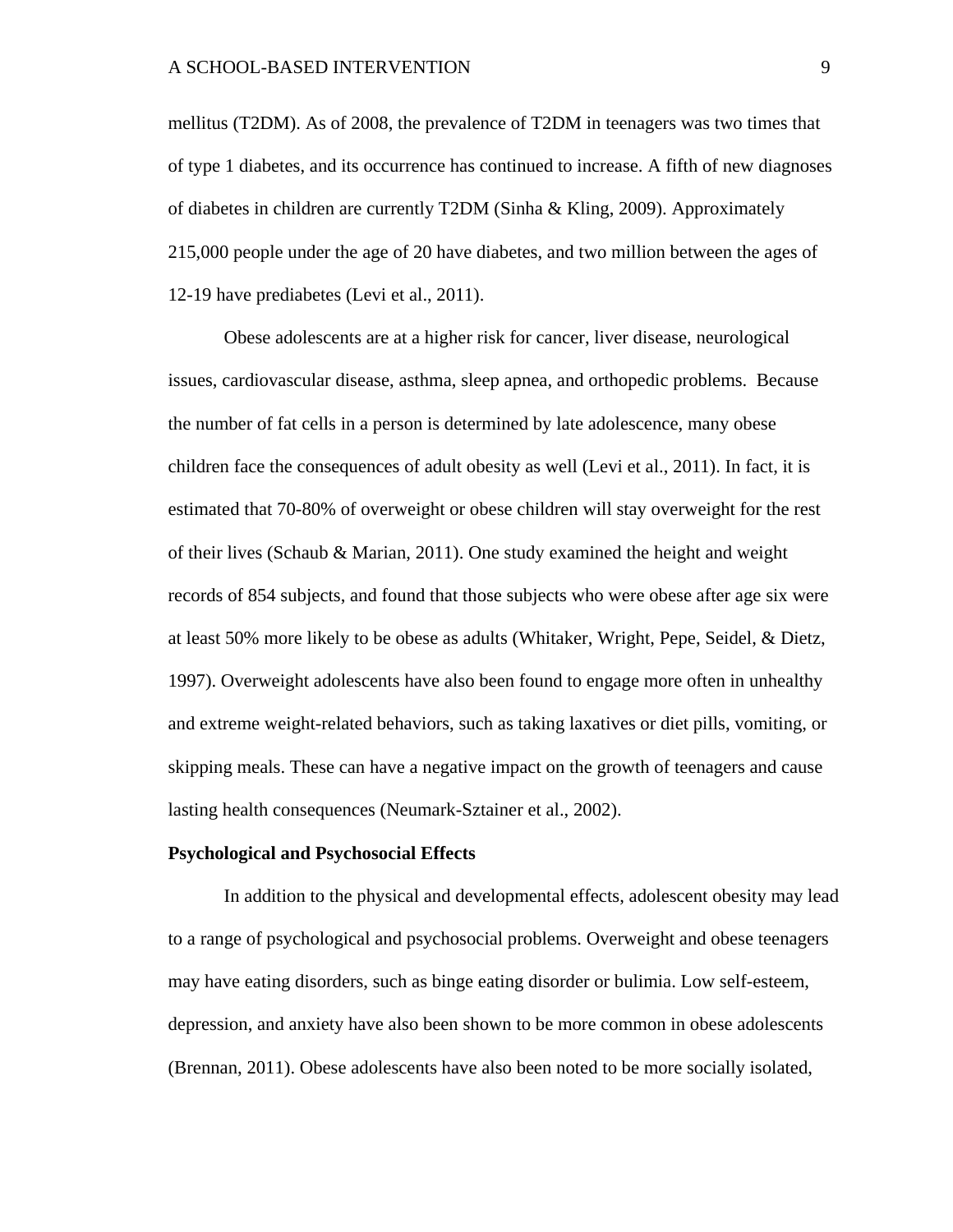have fewer friends than normal weight peers, have lower social support, and experience more victimization (Pearce, Boergers, & Prinstein, 2002; Sharma & Branscum, 2010).

# **School-based Methods of Adolescent Obesity Prevention School Health**

Due to the drastic increase in obesity rates over the years, as well as the fact that adolescents often spend the majority of their days in school, schools are placing a stronger emphasis on obesity prevention and health promotion. Each state has standards related to student health. The Healthy, Hunger-Free Kids Act of 2010 sets new healthrelated standards for schools. This Act governs the nutritional content of meals and snacks, ensuring that students receive proper nutrition from the foods they eat during school. The United States Department of Agriculture (USDA), guided by the policies in this new Act, must work to help schools move towards serving healthier meals and snacks, as well as institute nutritional standards for all foods and beverages offered at schools (Levi et al., 2011).

The Center for Disease Control and Prevention (CDC) has also placed a strong emphasis on school health. The CDC recognizes that health and academic performance correlate with one another. Hunger and illness may lead to poor success in school, and physical inactivity has been linked to lower grades and test scores (Centers for Disease Control, 2011b). Because of the effects of poor health, there is a need for school-based programs that focus on improving the health status of students. Schools are vital in the development of healthy dietary and physical activity behaviors in adolescents. For this reason, the CDC has developed a set of guidelines to aid in the establishment of schoolbased nutrition and physical activity policies and programs. These guidelines are helpful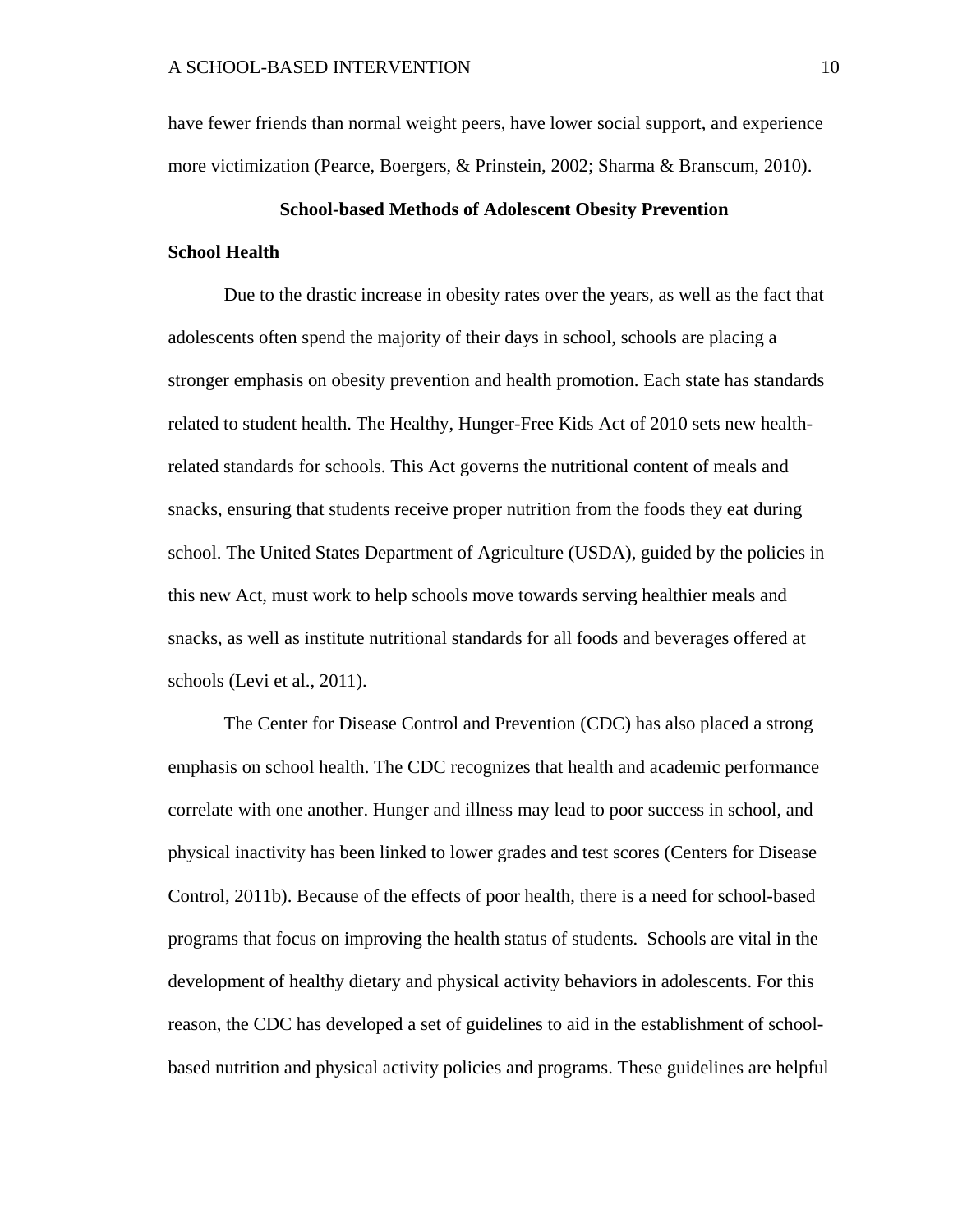as more schools aim to implement successful methods of obesity prevention (Centers for Disease Control, 2011d).

The major areas of focus in the CDC's guidelines include the development of a coordinated school health program, healthy school environments, quality meal programs, comprehensive physical activity programs, effective health education, comprehensive health services, the participation of family and community members, and employment of qualified professionals to conduct health-related programs. Although not all guidelines are practical for every school, they are useful recommendations that all schools should consider before starting a health program (CDC, 2011d).

It is important for schools to focus on existing methods of obesity prevention in order to understand their usefulness and take advantage of the successes of such strategies. Although schools have employed a variety of techniques to combat the problem of obesity, two primary methods will be discussed: physical activity and nutrition programs, and mentorship programs.

**Physical activity in schools.** Inactivity among teens has become a widespread problem that greatly contributes to the development of obesity. This is largely due to the increased number of adolescents who spend free time on the computer and watching television. A lack of physical activity can pose a risk to both a teen's physical and psychological health. As well as helping to prevent obesity, physical activity has been shown to increase test scores, improve concentration in class, and promote positive behavior in school. Despite the benefits of physical activity, many schools are decreasing or eliminating physical education (PE) time all together, further exacerbating the problem of obesity (Levi et al., 2011).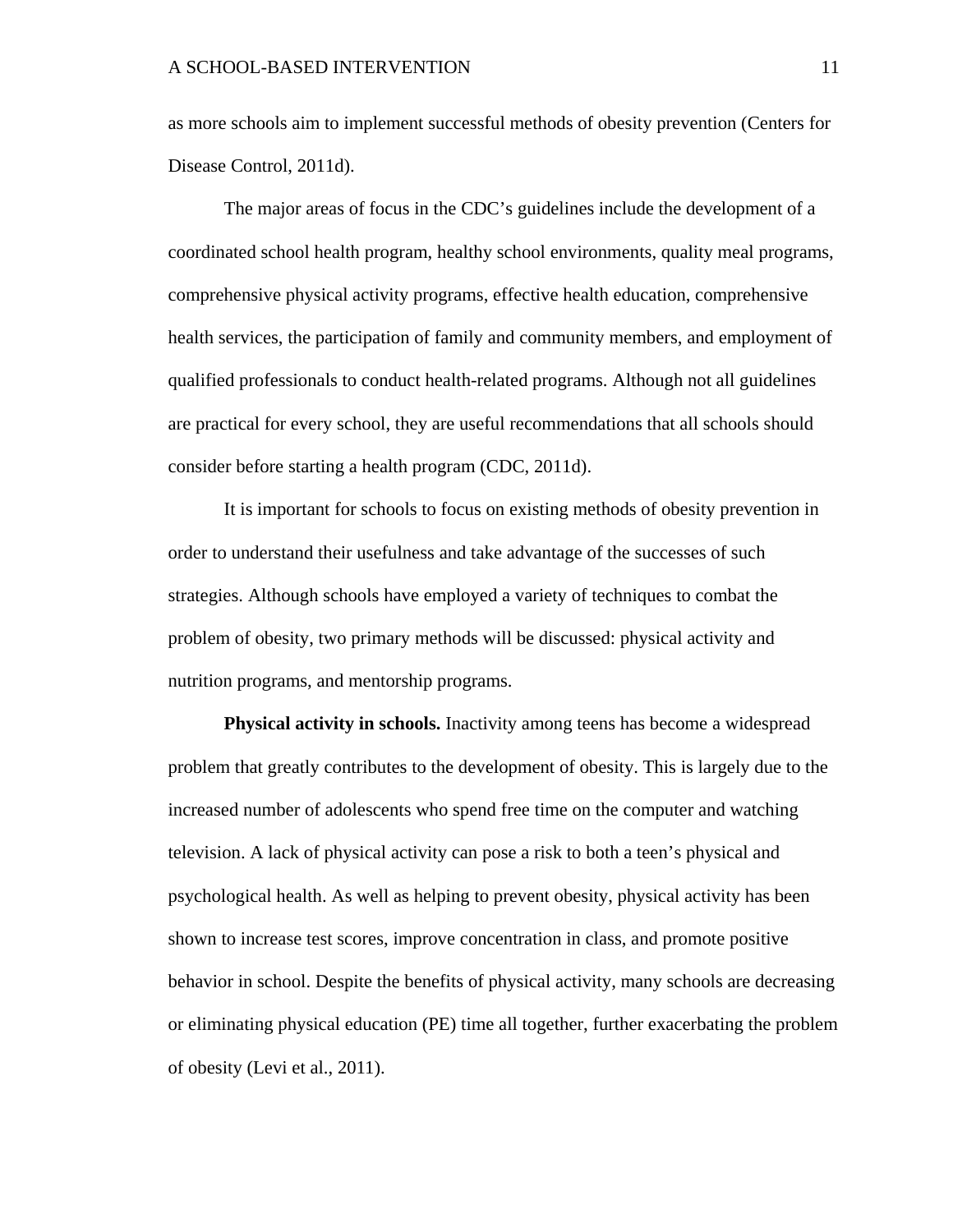However, as obesity rates rise, the need for physical activity in schools only increases. *Healthy People 2020*, a report issued by the Department of Health and Human Services, established objectives aimed to improve the health of all Americans. Included in the report are objectives related to the health of students in schools (U.S. Department of Health, 2010a). Two of the goals of *Healthy People 2020* are to increase the proportion of schools in the United States that require daily physical education (PE) for all students, as well as to increase the proportion of high school students who participate in daily school PE. In 2006, a mere 2.1% of public and private high schools required daily PE for all students. In 2009, only 33.3% of adolescents participated daily in school PE (U.S. Department of Health, 2010d). Schools have a unique role in that they often have both the resources and time to incorporate physical activity programs, making PE requirements a feasible addition to the normal school day. Most schools are also equipped with some type of fitness facility and instructors that can be utilized to start an established and required PE time (Spear et al., 2007).

**Nutrition in schools.** Many students eat the majority of their meals at school. Nine out of ten public school students in either elementary or secondary school eat lunch while at school, and approximately 20% of students also eat breakfast at school. Many schools are rethinking which food and drinks they serve and taking steps to improve nutrition choices because of the number of students to which they provide meals (Levi et al., 2011). *Healthy People 2020* presents objectives that, if reached, will give teenagers the opportunity to make better food and drink choices in the location where the majority of their time is spent during the day. One of these objectives is to increase the proportion of schools with a school breakfast program to 75.5% (U.S. Department of Health, 2010c).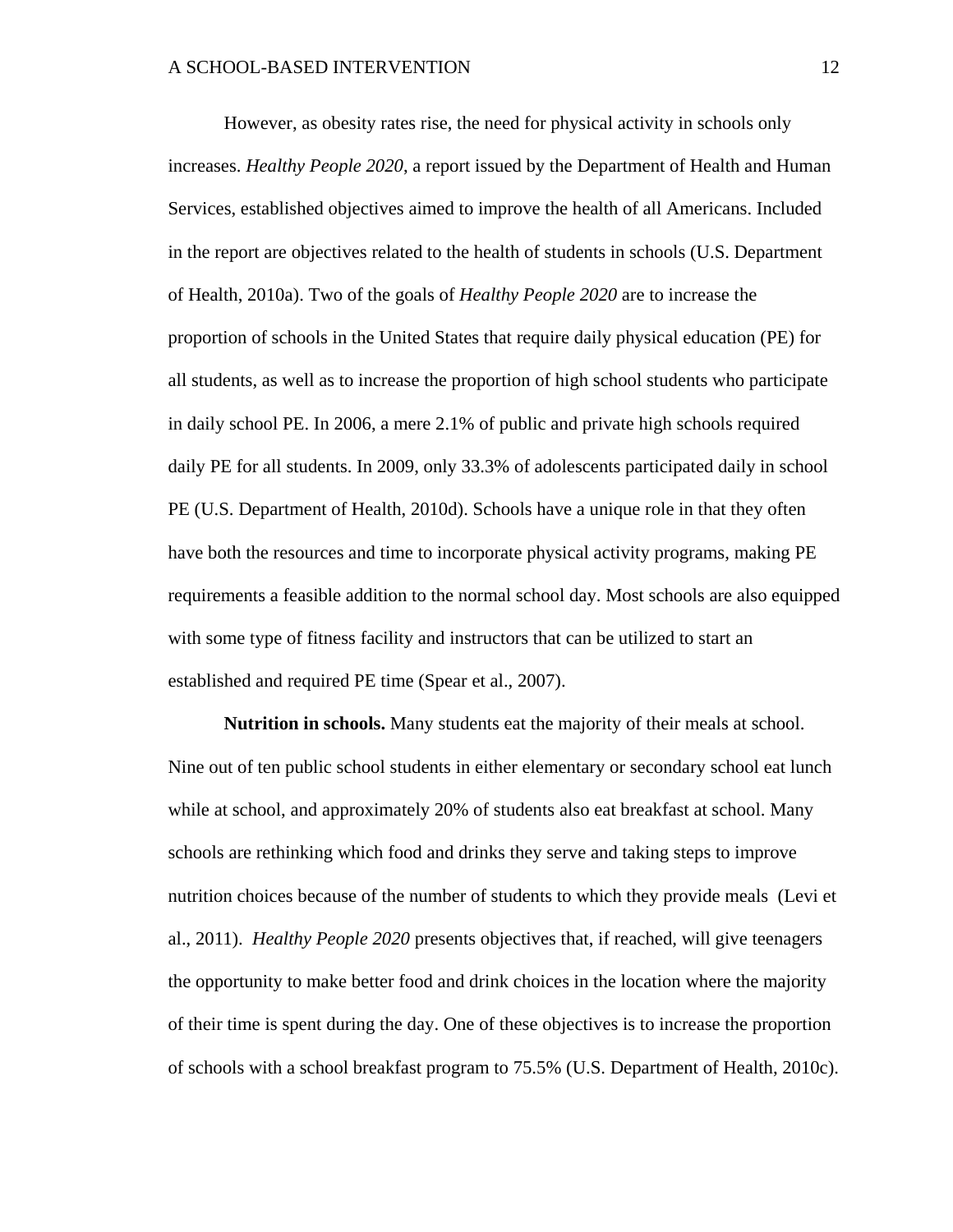School breakfast programs give students the opportunity to eat a healthy meal that meets the recommendations of the Dietary Guidelines for Americans. Meals that are served through this program are required to provide important vitamins and minerals in a child's diet (United States Department of Agriculture, 2011).

Another objective from *Healthy People* is to increase the proportion of schools that offer nutritious foods and beverages outside of school meals to 18.1%. Part of this objective also includes increasing the proportion of schools that do not offer sweetened beverages, which are often high-calorie and offer few nutrients. Another aspect of the objective is to increase the number of school districts that require schools to make fruits and vegetables available whenever other foods are offered or served (U.S. Department of Health, 2010b). All of these goals presented by *Healthy People* aim to improve the health of students and create school environments conducive to obesity prevention. If achieved, these goals are a positive step towards fighting the problem of adolescent obesity.

#### **Physical Activity and Nutrition Programs**

As schools have worked to achieve health-related goals, many have already incorporated some type of obesity prevention program that focuses on both physical activity and nutrition. Several of these programs have displayed positive results that provide beneficial information for future initiatives. One such program called New Moves took place in Minnesota and was aimed specifically at overweight or at-risk for becoming overweight teenage girls. It sought to prevent weight-related problems by providing all-girls physical education and nutrition education classes for sixteen weeks during the school semester. The program focused on both obesity prevention and eating disorders, and sought to give the girls an environment where they felt comfortable and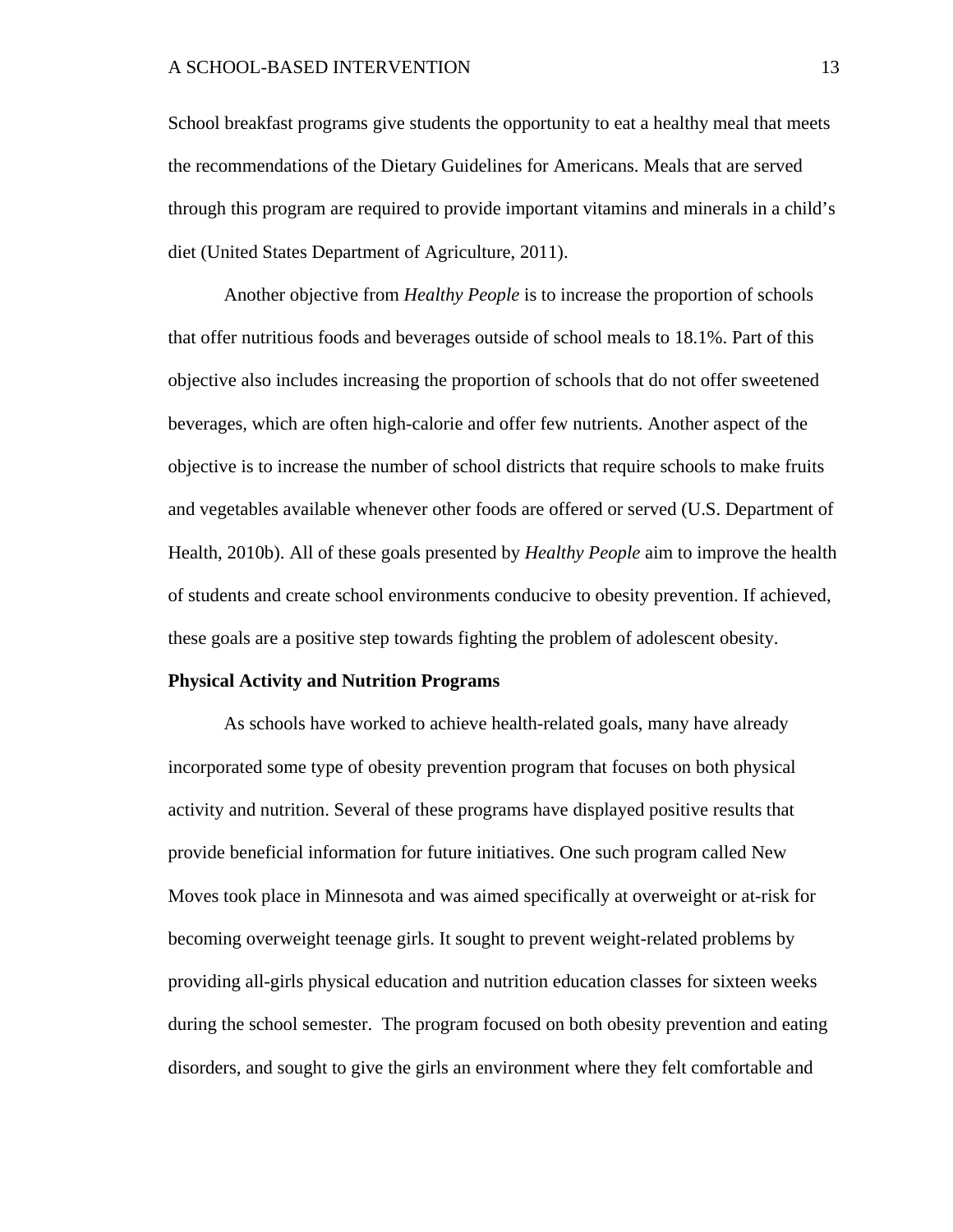supported when they were exercising or needed to discuss weight-related topics. New Moves encouraged the girls to engage in moderate to vigorous activity at least one hour per day, and to develop a positive self-identity. Although no significant changes were found in the participants' BMIs or body fat percentages at the end of the program, improvements were found in sedentary activity, unhealthy weight control behaviors, and body image, all of which may contribute to adolescent obesity (Neumark-Sztainer et al., 2010).

Another example of a school-based obesity prevention program was the LEAP (Lifestyle Education for Activity Program) program. The purpose of LEAP was to evaluate the effects of the program on physical activity levels of high-school girls. The LEAP program included 24 high schools that implemented a new instructional program and changed the school environment to increase the support and encouragement of physical activity. The Coordinated School Health Program model guided the strategies used throughout the program. The LEAP physical education component aimed to increase physical activity enjoyment, to teach how to live an active lifestyle, and to involve the girls in physical activity for at least half of the physical education class time. The other component of the program was the environmental aspect, which involved role modeling by school faculty, increased communication about physical activity, community activities, and increased promotion of physical activity. The researchers who implemented the LEAP program found that at the program's conclusion, the percentage of participants who received the intervention reported higher amounts of vigorous physical activity than those in the control group. This program demonstrated the ability of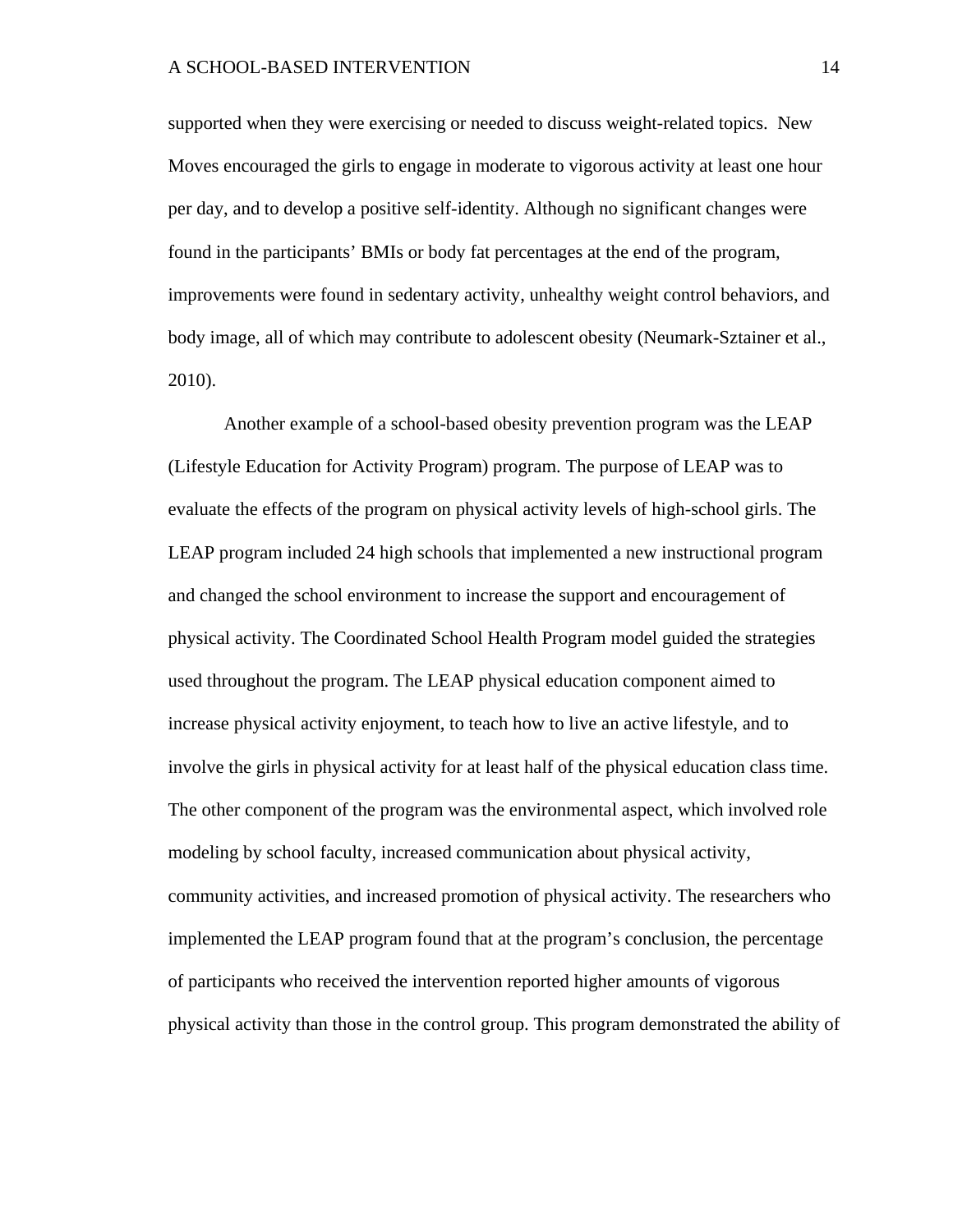a school-based approach to obesity prevention to increase physical activity, which may deter the development or progression of adolescent obesity (Pate et al., 2005).

A third school-based approach towards preventing obesity in students took place in Massachusetts. A group of middle school students participated in the interdisciplinary study over a period of two years in which teachers incorporated Planet Health educational materials into their normal class time. The Planet Health sessions focused on topics such as increasing fruit and vegetable intake, increasing moderate and vigorous exercise, decreasing television viewing, and reducing intake of high-fat foods. At the end of the program, the prevalence of obesity was decreased in females who participated when compared to the control group. The Planet Health program also reduced the amount of television viewing time in boys and girls, and increased vegetable and fruit consumption in girls (Gortmaker et al., 1999).

#### **Mentorship Programs**

In addition to physical activity and nutrition school-based obesity prevention programs, some schools have incorporated mentorship programs to curb the rise in obesity among students. Mentoring is a method of focusing on the needs of adolescents and providing them with adequate support and guidance as they develop. It is essential for individuals to have supportive relationships as they develop, and mentors are able to fulfill this need. These types of relationships are of significant value for young people, and have been found to benefit multiple areas of their development (DuBois, Portillo, Rhodes, Silverthorn, & Valentine, 2011).

Because of the many advantages of mentoring relationships, mentorship programs have been launched with a focus on improving health in adolescents. A World Fit For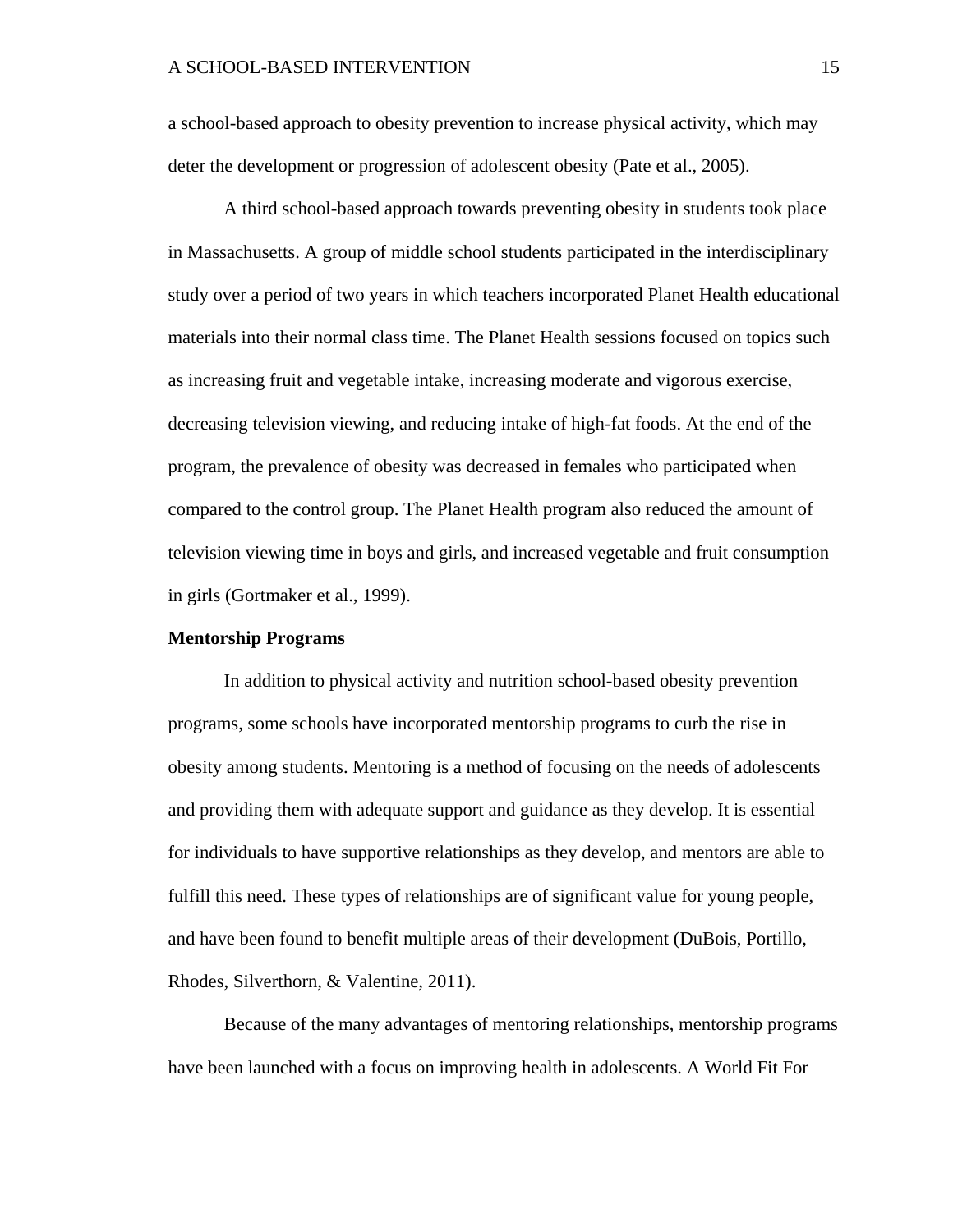Kids! (W*FIT*) is an organization located in Los Angeles that provides after-school training to young people in how to form healthy habits in various aspects of their lives. The organization's teen leadership program, called Mentors in Motion, provides youth with mentorship and training in areas such as personal fitness, nutrition, confidence building, leadership, and first aid/CPR. The individuals being mentored are then given the opportunity to use what they have learned, and act as mentors for other individuals after completion of the Mentors in Motion program (Mentors in Motion, 2010). Data collected in 2010-2011 showed the mentorship program to be effective in improving the health of its participants. About half of the participants in the Mentors in Motion program increased their frequency of engaging in aerobic and muscle strengthening exercises. Results from the previous year showed that participants who took part in the program increased their level of physical activity as well when compared to the year before *(*A World Fit, n.d.).

Another program, called HealthCorps, was a high school peer-mentoring program that took place in New York. The goal of HealthCorps was to encourage adolescents to live healthier lives by educating them about physical fitness and nutrition. The participants in the program were matched with a peer mentor who delivered the HealthCorps educational material during various established times during or after the school day. Around twenty HealthCorps classes were offered throughout the semester for the students involved. The program resulted in a 13% decrease in consumption of soda among participants, with a 25.7% decrease specifically among female participants. At the end of HealthCorps, 45% of those adolescents who completed the entire program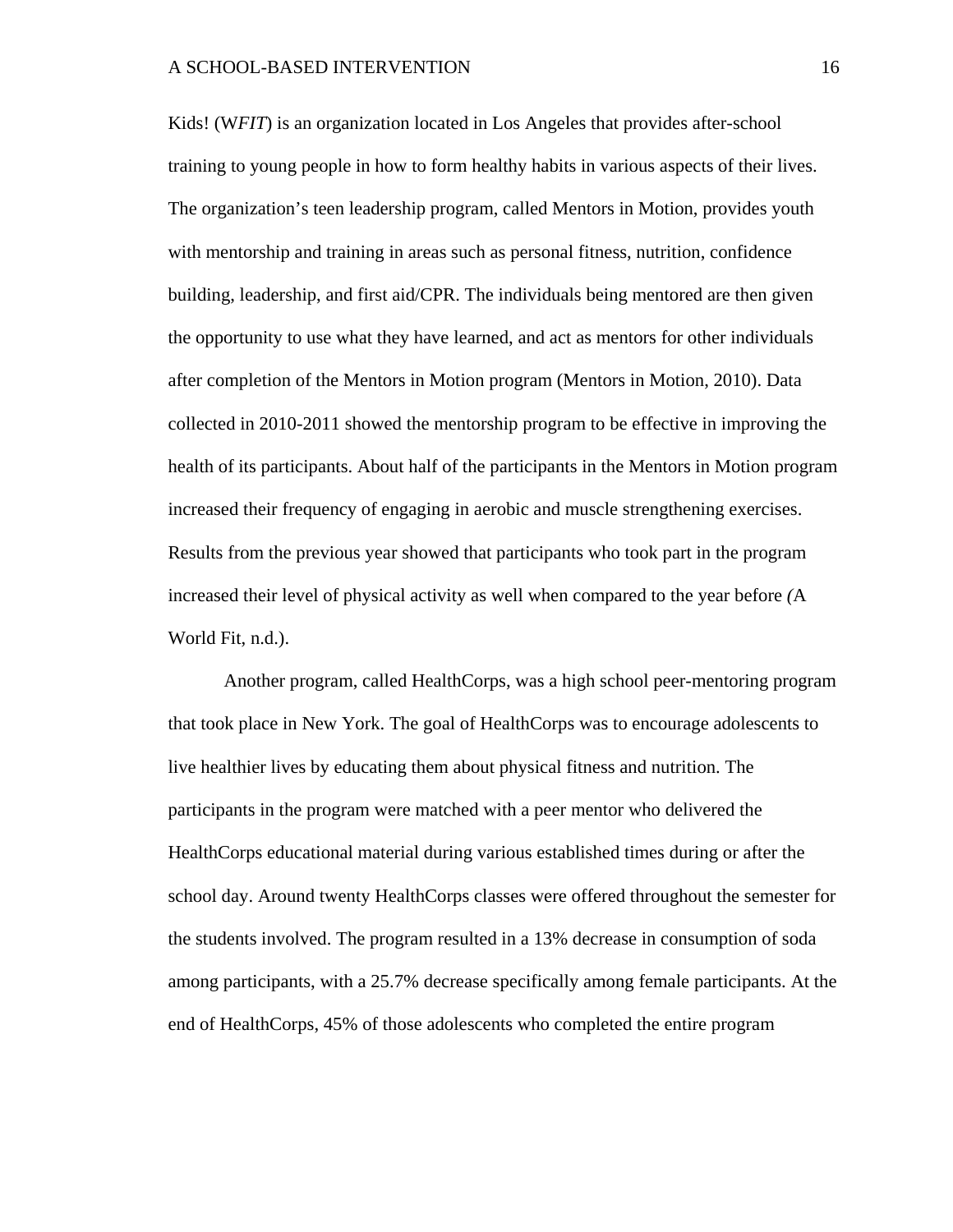reported being more physically active at that time than the year before (Cawley et al., 2011).

A final example of an obesity prevention mentorship program is the Challenge! program, which took place in Baltimore. Challenge! was a home-and community-based program for adolescents aged 11-16 that was held at a university medical center. The purpose of the program was to help participants experience healthy eating and physical activity, as well as to give them the confidence to adopt new behaviors. Each participant was paired with a race-and gender-matched young adult mentor with whom he or she met once a week for a total of twelve weeks. Each intervention session included the making of healthy snacks, physical activity, a challenge given by the mentor, and the formation of a personal goal for the adolescent. At the end of the Challenge! program, the percentage of overweight/obese adolescents that participated was reduced by 5%. The percentage of overweight/obese adolescents that did not participate was increased by 11%. Those who took part in the program also showed a greater reduction in their total intake of snacks and desserts when compared to those who were in the control group (Black et al., 2010).

Research has found that mentoring is an effective mode of intervention in the lives of young people (DuBois et al., 2011). Due to the success of mentorship programs, as well as their encompassing and flexible nature, there is a need for more programs such as these in the field of adolescent obesity prevention. The Lynchburg Healthy Living program was created in order to teach at-risk adolescents about exercise and nutrition, as well as to provide them with a role model and coach in how to live a healthy life. The purpose of the study was to evaluate the effects of the program on BMI, self-reported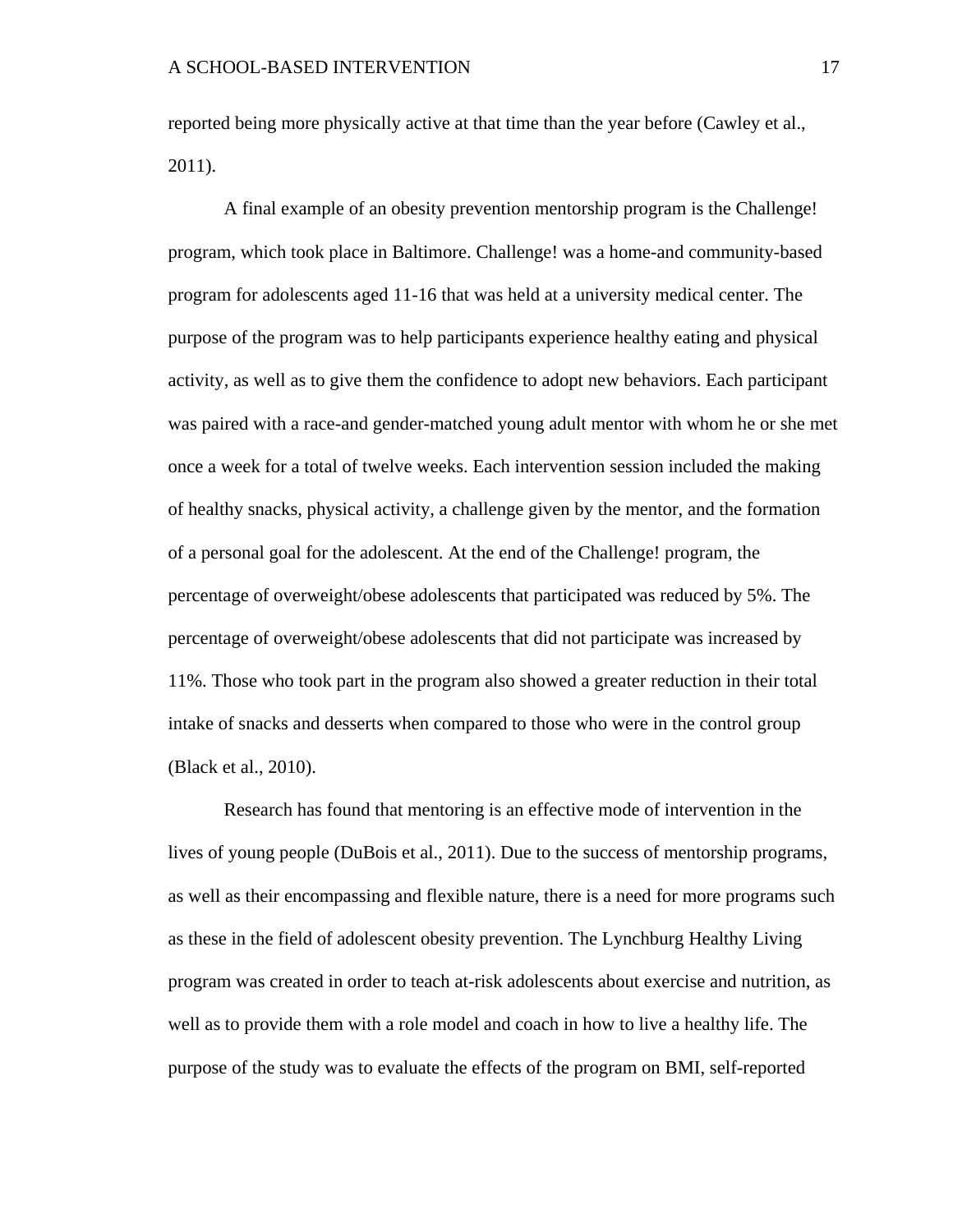nutrition and physical activity habits, and perceived health knowledge of the adolescents. The seven-week Lynchburg Healthy Living program was modeled after the Baltimore Challenge! program.

# **Method**

#### **Participants**

Participants in this study were eleven at-risk adolescents who attended an afterschool center in central Virginia. The employees at the afterschool center recommended the adolescents to be involved in the study, but participation was voluntary. Eligibility criteria included individuals 12-18 years of age and consistency in attendance at the center; one exception was made for a female student in the fifth grade due to her desire to participate in the program. The center's employees and volunteers recorded attendance on a daily basis. Because the after-school center targets children from a lower socioeconomic population, most participants were of this status. Two of the adolescents were males. All but one was African American; the other adolescent was Hispanic. One participant was in seventh grade, six in eighth, two in tenth, and one in eleventh.

The mentors that participated in the study were five female undergraduate students at a local university. All mentors were in their senior year and were ages 21-22. Three were nursing majors, one psychology major, and one elementary and special education major.

# **Materials**

The nursing students serving as mentors took baseline measurements of the participants including blood pressure, heart rate, height, and weight. The materials used were a blood pressure cuff and a weight scale. The American Academy of Family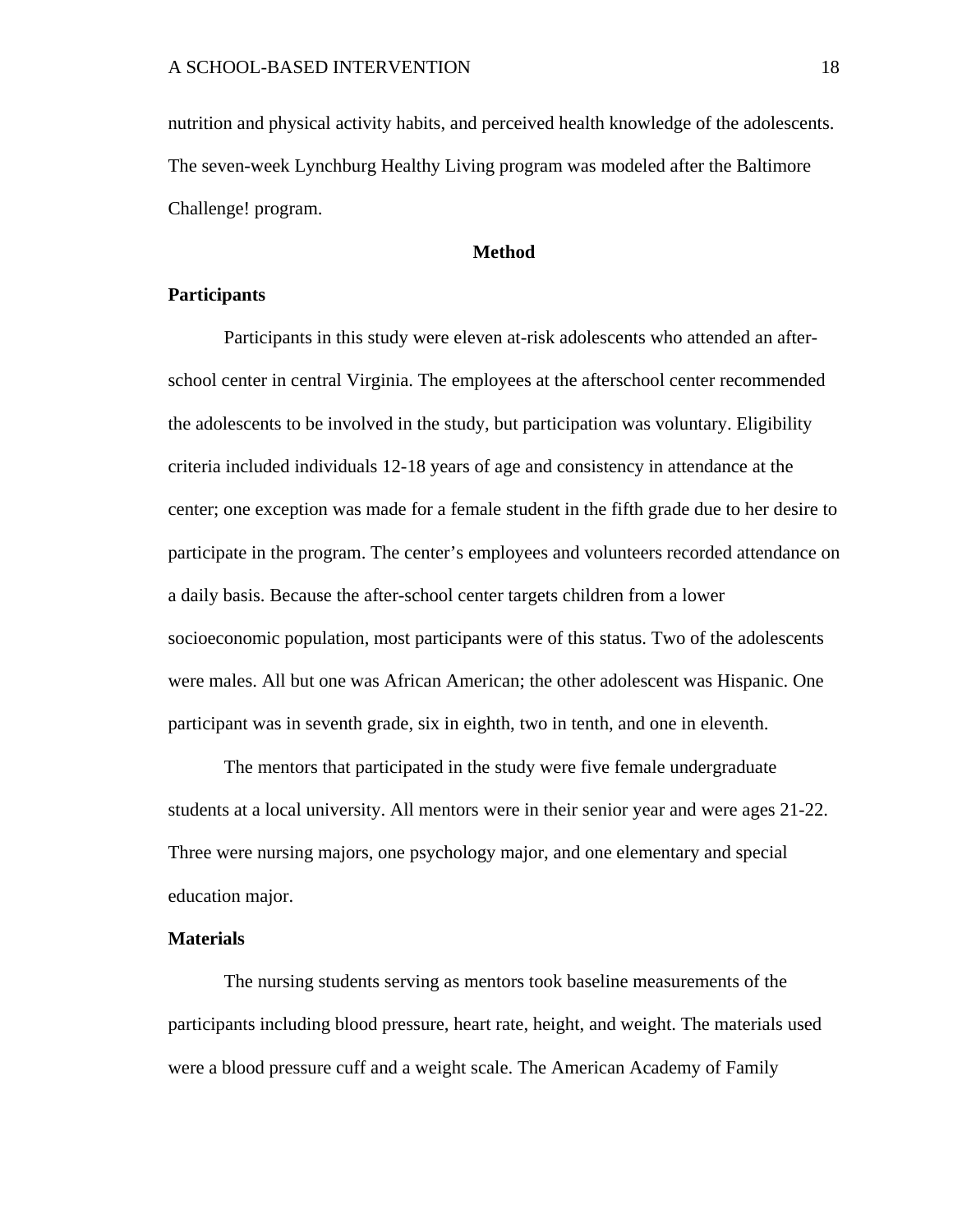Physician's *Aim-Hi Fitness Inventory* assessment (see Appendix) was given to the participants prior to and at the conclusion of the program. The participants received a handmade notebook created by the mentors to record their weekly goals and progress. Each hour-long, weekly session included a physical fitness activity, nutrition education, and application period. The gymnasium, sports equipment, cardio room, and multipurpose room at the after-school center were used for the physical fitness time, and the mentors provided a workout video. The mentors also created nutrition education worksheets for three of the sessions.

Nutrition and exercise education was focused on the curriculum of a national obesity prevention program, *Let's Go!*. *Let's Go!* uses the 5-2-1-0 message to emphasize the important aspects of a healthy lifestyle. The 5-2-1-0 message consists of four key points: 5 or more fruits and vegetables, 2 hours or less of recreational screen time, 1 hour or more of physical activity, and 0 sugary drinks every day (About us, 2011). The sevenweek program reviewed 5-2-1-0 weekly, and discussed one aspect of the message indepth each week.

During the application time, money was provided for the participants to purchase a snack and beverage. During two out of the seven weeks, the mentors purchased ingredients for the participants to prepare a healthy recipe during the session. The adolescents received certificates at the completion of the study to recognize their success and commitment.

#### **Procedure**

The Lynchburg Healthy Living program was a nonrandomized study approved by the Institutional Review Board of the local university where the mentors attended school.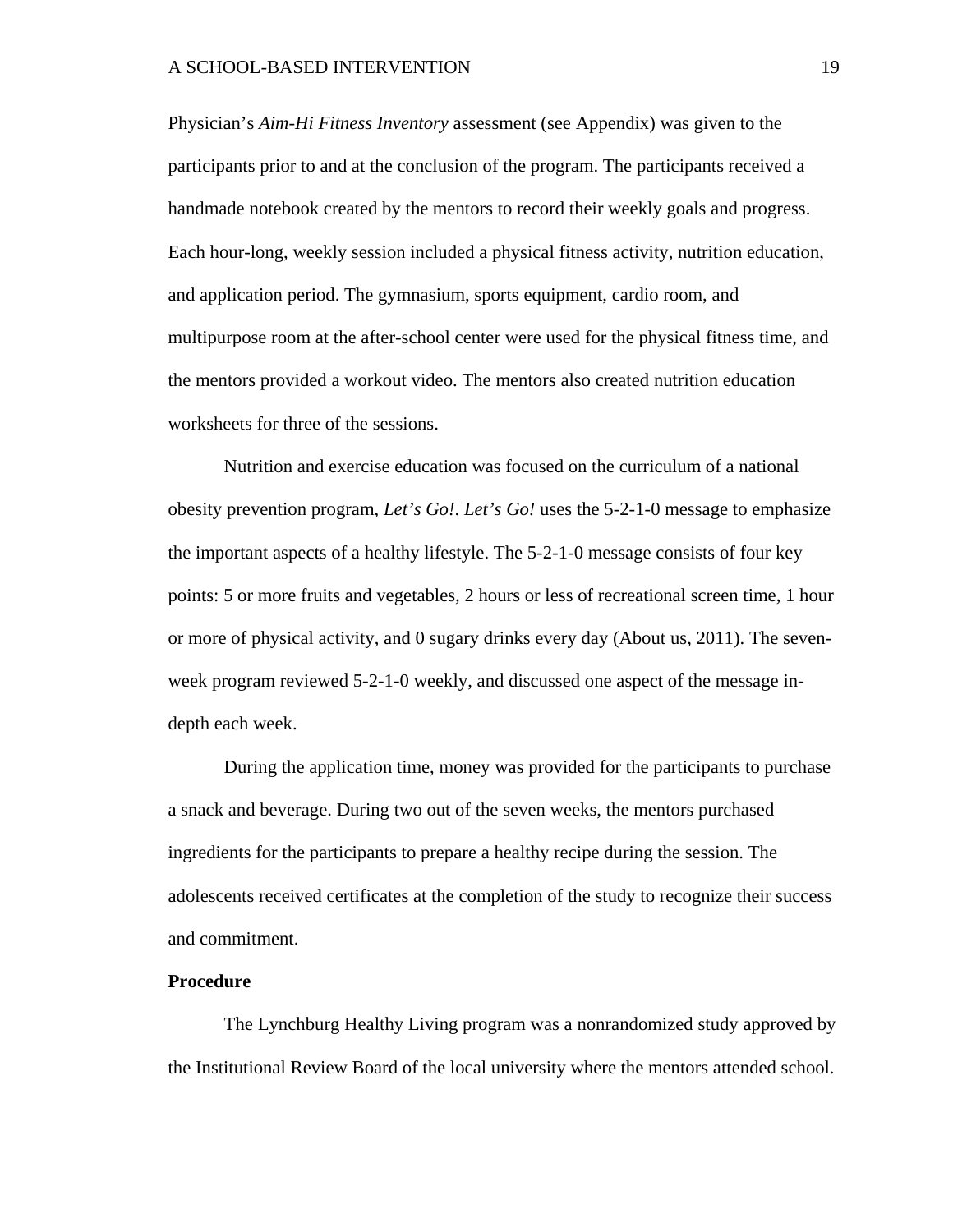Parents of the participants signed an informed consent form created by the principal researcher, and the adolescents involved gave written assent. The study took place in the fall of 2011 over a period of seven weeks at an afterschool center in central Virginia. The duration of the program was seven weeks.

Prior to the start of the seven week program, the mentors took baseline assessments and collected demographical information on the eleven participants, including height, weight, blood pressure, heart rate, and age. This information was collected privately and kept confidential. The participants also completed the Academy of Family Physician's *Aim-HI Fitness Inventory*, which was a self-reported assessment of fitness and nutrition habits. The principal researcher randomly assigned each participant to a mentor based on mentor availability. Two mentors were paired with one student, two with two students, and one with five students.

Mentors met with their assigned students individually for one hour every week for the duration of the seven-week Lynchburg Healthy Living program. For the first half hour of each session, the mentors and adolescents performed moderate to vigorous physical activity. These physical activities included basketball, soccer, football, volleyball, time on the elliptical trainer and stationary bike, or completing a workout video. Each mentor had an assigned activity to complete with her students for the specific week. After the physical fitness time, the mentors educated the adolescents on an aspect of nutrition for approximately ten minutes. The mentors planned the nutrition education lessons prior to each session, and created educational worksheets for three of the weeks.

Following the nutrition education period, each mentor spent around ten minutes at the local convenience store with her student. After walking to the store, the adolescent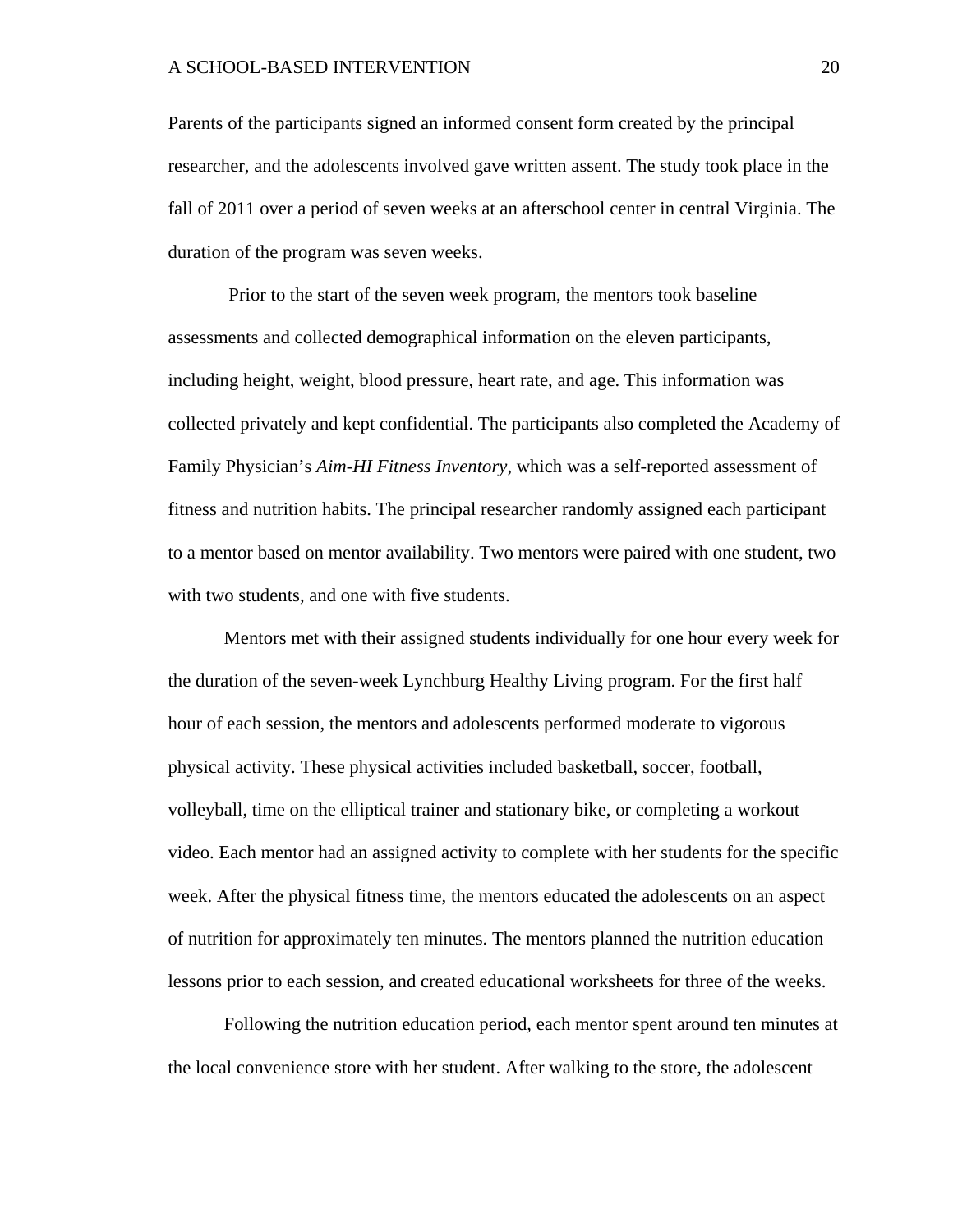#### A SCHOOL-BASED INTERVENTION 21

selected a snack and beverage, which were purchased by the mentor using funding from a local hospital. The mentors bought a similar snack, and encouraged the adolescents to apply what they had learned during the nutrition education time when choosing their snack and beverage. Upon returning to the afterschool center, the mentors and students ate their snacks together and discussed any questions that were pertinent to that week's session. The trip to the convenience store took place four out of the seven weeks.

During one of the seven weeks, the participants and mentors tie-dyed t-shirts to be used as their workout shirts and to remind them of the importance of physical activity. The mentors provided the adolescents with healthy snacks and drinks for this time as well. For the remaining two weeks, the mentors purchased ingredients to prepare a healthy snack at the afterschool center following the nutrition education time. The mentors and students discussed the health and nutritional benefits of the recipe they chose, and proceeded to prepare and eat the snack made from the recipe together. The purpose of the recipe was to demonstrate to the students that making a homemade snack can be both enjoyable, affordable, and appetizing. At the end of every session, the mentors and participants discussed a healthy living goal for the upcoming week. Once participants created a goal, they wrote it in their goal books to keep them accountable and help them to remember it throughout the upcoming week. Any goals from previous weeks were also reviewed during this time to keep track of their progress.

#### **Results**

Data collected during the study were entered into the computer program SPSS for analysis. A Wilcoxon test was used to determine if there was a significant difference between the data collected from the *Aim-HI Fitness Inventory* prior to the program and at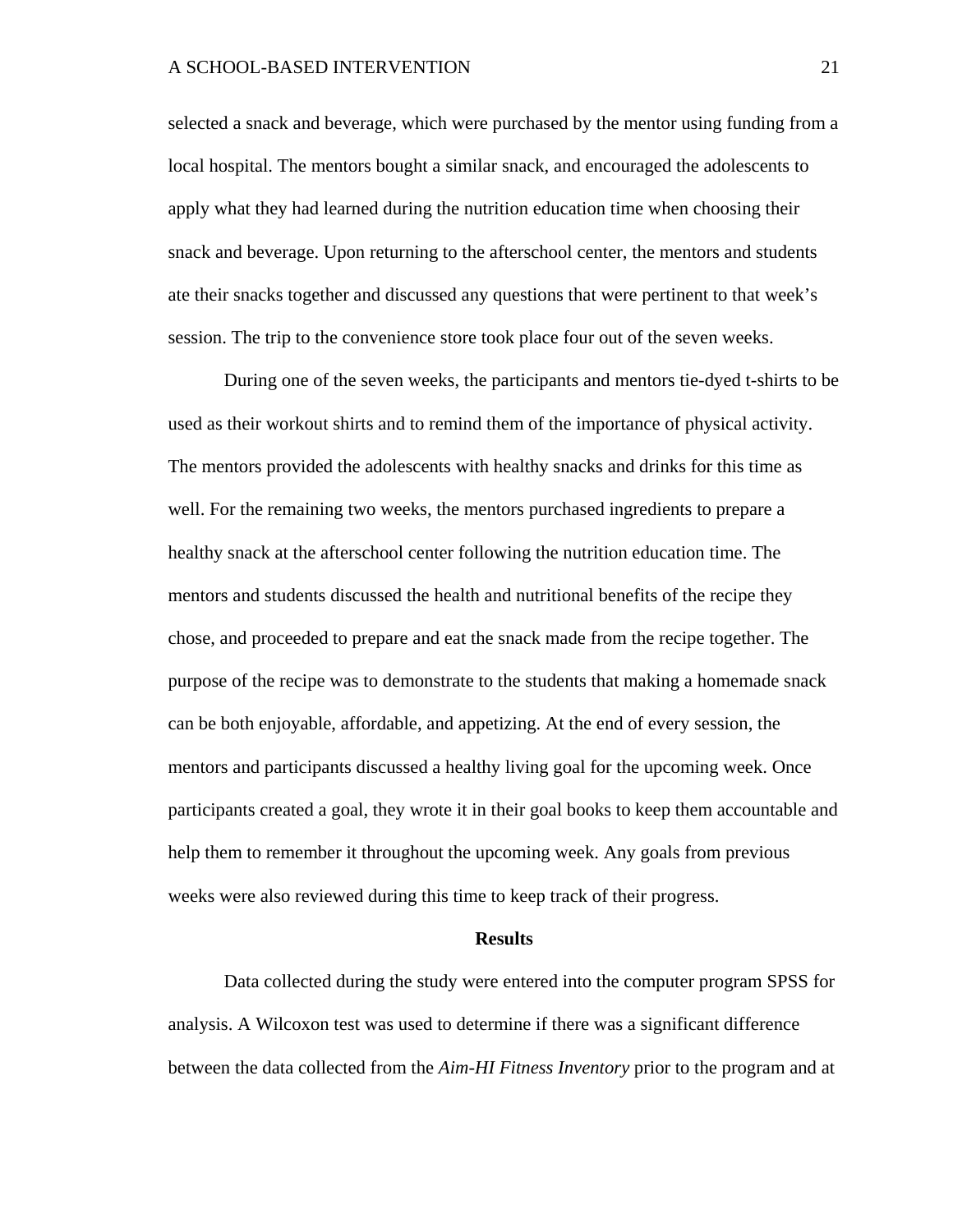the completion of the program. BMI values were also compared pre- and post-

intervention to see if there were any differences.

# **BMI**

The results from the adolescents' BMIs before and after the program were significant ( $p<0.05$ ), in the direction of an increase in BMI ( $p=0.016$ ). One participant decreased in BMI, and the other ten participants increased in BMI.

| Test Statistics <sup>b</sup> |                  |  |  |
|------------------------------|------------------|--|--|
|                              | BMI Post -       |  |  |
|                              | <b>BMI Pre</b>   |  |  |
|                              | $-2.405^{\circ}$ |  |  |
| Asymp. Sig. (2-tailed)       | .016             |  |  |

a. Based on negative ranks.

b. Wilcoxon Signed Ranks Test

# **Self-reported Nutrition and Physical Activity**

Questions from the *Aim-HI Fitness Inventory* under the section entitled, "How Happy Or Satisfied Are You?" were omitted from data analyses due to irrelevance to the study. Results for all questions that were analyzed are included in Tables 1 and 2. Some participants chose not to answer some of the survey questions; this is reflected in the total number of responses recorded in the tables.

Table 1 displays the change in responses of the adolescents to the questions under the physical activity portion of the survey, pre- and post-intervention. A change indicates that the adolescent's response on the survey was different when completed after the seven-week program.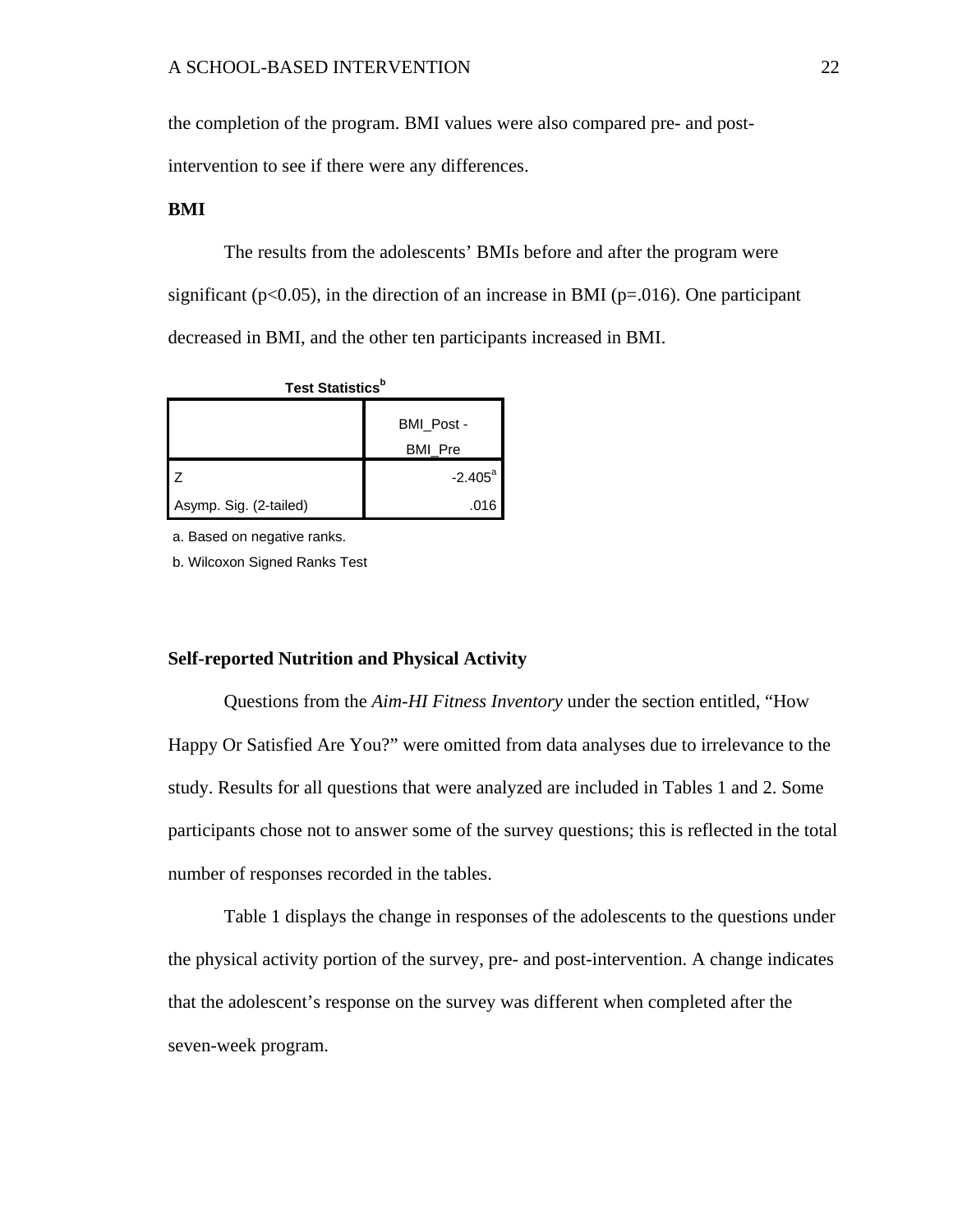| Table 1 |  |
|---------|--|
|         |  |

| <b>Activity Level - "How Active Are You?"</b>                                  |                                                   |                                |                         |                             |  |
|--------------------------------------------------------------------------------|---------------------------------------------------|--------------------------------|-------------------------|-----------------------------|--|
| <b>Survey Question</b>                                                         | $#$ of<br><b>Adolescents</b><br>with no<br>change | <b>Increase in</b><br>behavior | Decrease in<br>behavior | P value (if<br>significant) |  |
| Hours TV/computer per day                                                      | 6                                                 |                                | 3                       |                             |  |
| Times per week doing<br>yard/house work that causes<br>you to build up a sweat | 6                                                 |                                | $\overline{4}$          |                             |  |
| Times per week going on a<br>brisk walk for 10 minutes or<br>more              | 6                                                 | 2                              | 3                       |                             |  |
| Times per week participating<br>in sports or exercise                          | 6                                                 |                                | $\overline{4}$          |                             |  |

Table 2 displays the changes in responses of the adolescents to the questions

under the nutrition habits portion of the survey, pre- and post-intervention.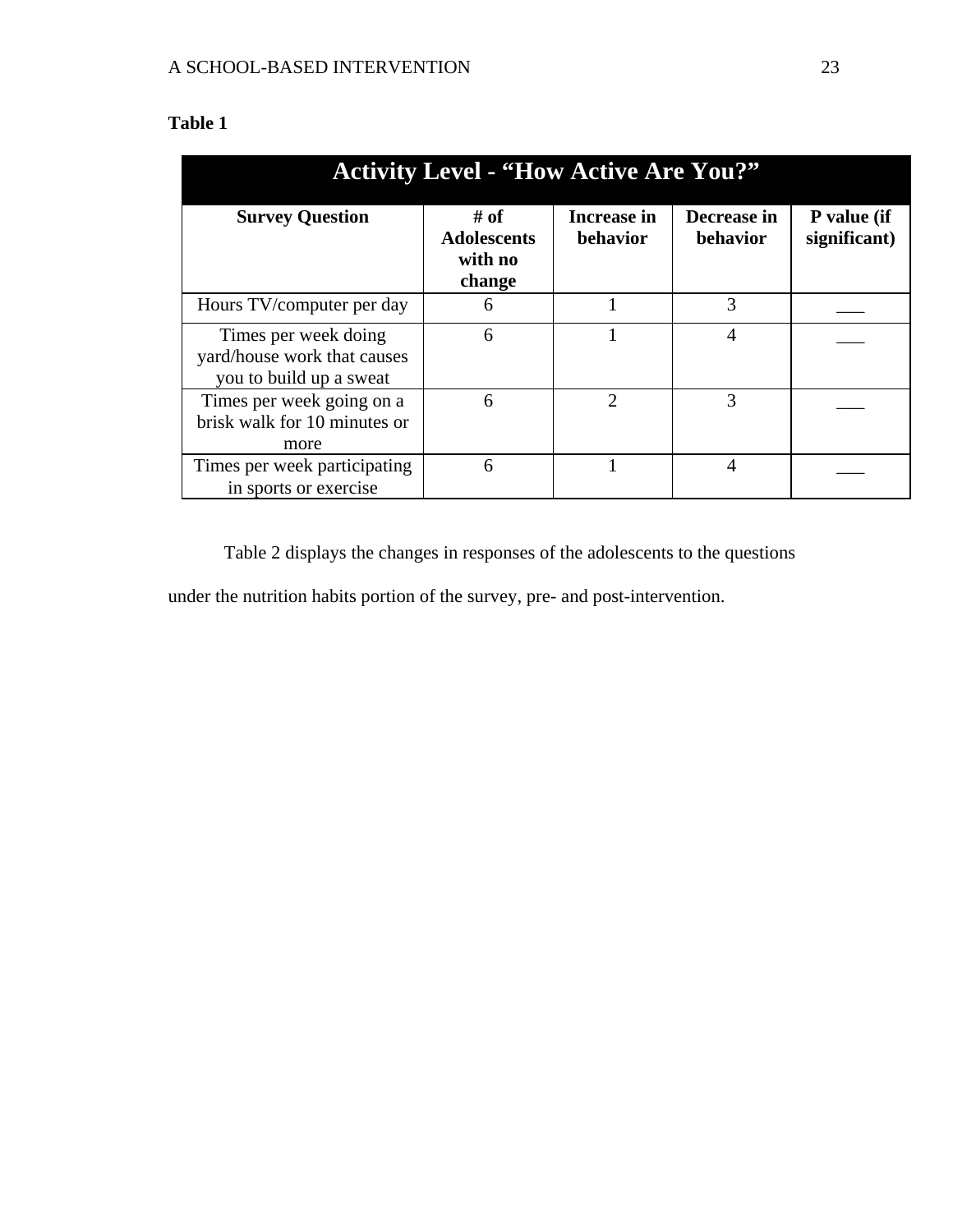# **Table 2**

| <b>Nutritional Habits- "How Well Do You Eat?"</b>                                                                                   |                                                 |                              |                       |                             |
|-------------------------------------------------------------------------------------------------------------------------------------|-------------------------------------------------|------------------------------|-----------------------|-----------------------------|
| <b>Survey Question</b>                                                                                                              | # of<br><b>Adolescents</b><br>with no<br>change | <b>Increase in</b><br>amount | Decrease in<br>amount | P value (if<br>significant) |
| Servings of fruit or vegetables<br>per day                                                                                          | 7                                               | 1                            | 3                     |                             |
| Servings of whole grains per<br>$day*$                                                                                              | $\overline{7}$                                  | $\overline{4}$               | $\overline{0}$        | 0.046                       |
| Times per week eating lean<br>protein                                                                                               | 6                                               | $\overline{2}$               | $\overline{2}$        |                             |
| Times per week eating high<br>fat foods                                                                                             | 3                                               | $\mathbf{1}$                 | 6                     |                             |
| Times per week eating fast<br>food                                                                                                  | 3                                               | 3                            | 5                     |                             |
| Amount of margarine, butter,<br>or meat fat used in cooking or<br>on food*                                                          | 6                                               | $\overline{0}$               | 5                     | 0.034                       |
| Amount of sugary drinks per<br>day                                                                                                  | 5                                               | $\overline{2}$               | $\overline{4}$        |                             |
| Times per week eating<br>desserts/sweets                                                                                            | 7                                               | $\overline{0}$               | $\overline{4}$        |                             |
| How often eating when not<br>hungry or out of emotional<br>reasons<br>$\left( \begin{array}{cc} 0 & \mathbf{0} \end{array} \right)$ | 8                                               | $\theta$                     | 3                     |                             |

 $\overline{\text{``Significant value (p<0.05)}}$ 

Results showed that there was a significant difference (p=0.046) between the amount of whole grains consumed per day prior to and at the conclusion of the program. Four participants increased their intake of whole grains, zero decreased their intake, and seven remained the same.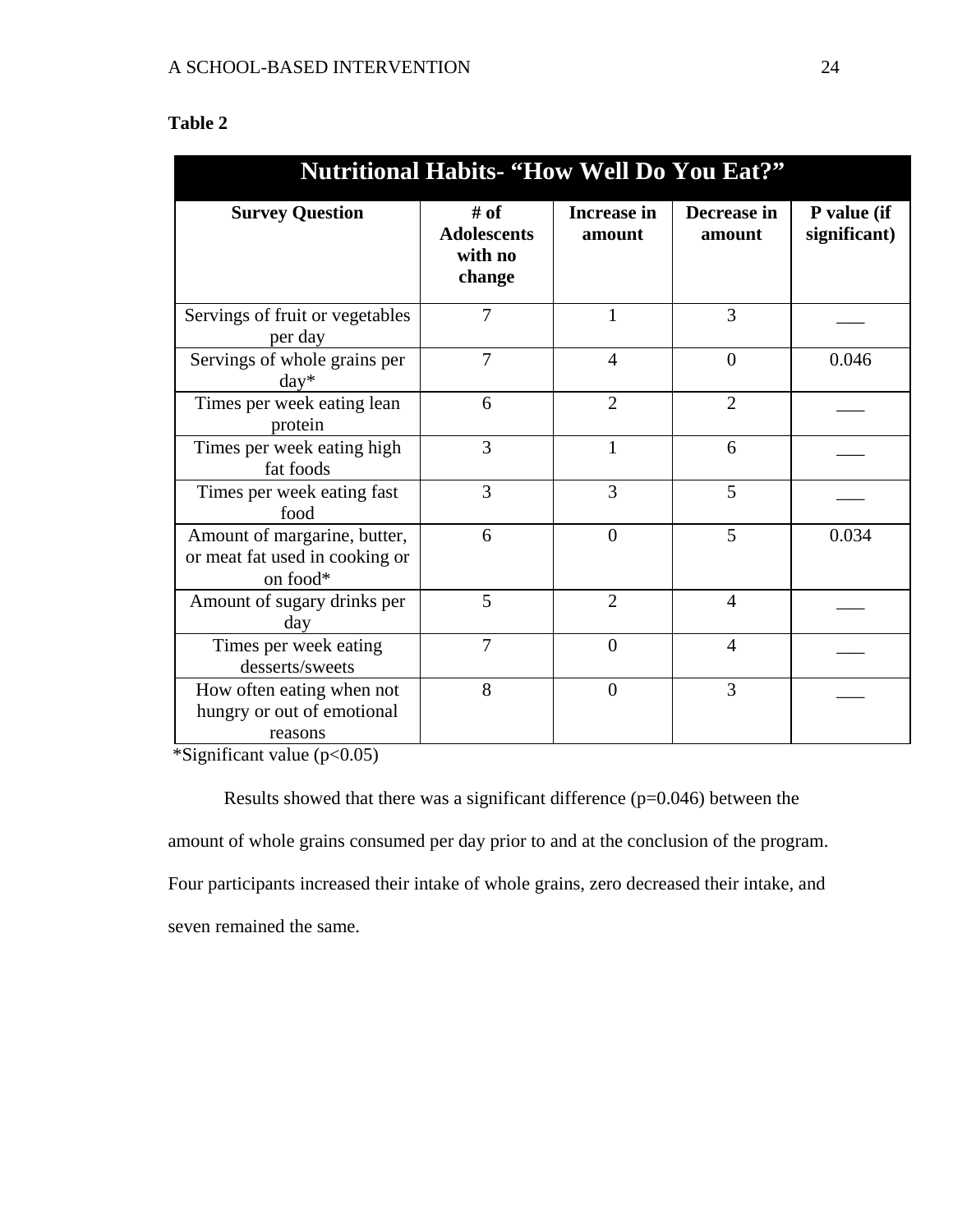| <b>Test Statistics</b> <sup>b</sup> |               |  |  |
|-------------------------------------|---------------|--|--|
|                                     | Grains Post - |  |  |
|                                     | Grains Pre    |  |  |
|                                     | $-2.000a$     |  |  |
| Asymp. Sig. (2-tailed)              | 046           |  |  |

a. Based on negative ranks.

b. Wilcoxon Signed Ranks Test

Results also showed that there was a significant difference  $(p=0.034)$  between the amount of margarine, butter, or meat fat used in cooking or on food from before and after the program. Of the eleven participants, five decreased their intake of margarine, butter, or meat fat, and six remained the same in their intake.

| Test Statistics <sup>b</sup> |                                    |  |  |
|------------------------------|------------------------------------|--|--|
|                              | Butter Post -<br><b>Butter</b> Pre |  |  |
|                              | $-2.121$ <sup>a</sup>              |  |  |
| Asymp. Sig. (2-tailed)       | .034                               |  |  |

a. Based on positive ranks.

b. Wilcoxon Signed Ranks Test

As well as the two questions that yielded significant results, there were four questions that displayed positive trends. These four questions included times per week the adolescent eats high fat foods, fast food, and sweets/desserts, and how many sugary drinks consumed in a week. For all of these questions at least four of the eleven students recorded that they either decreased their frequency or amount in regards to these foods and drinks, indicating a positive change in regards to nutritional habits.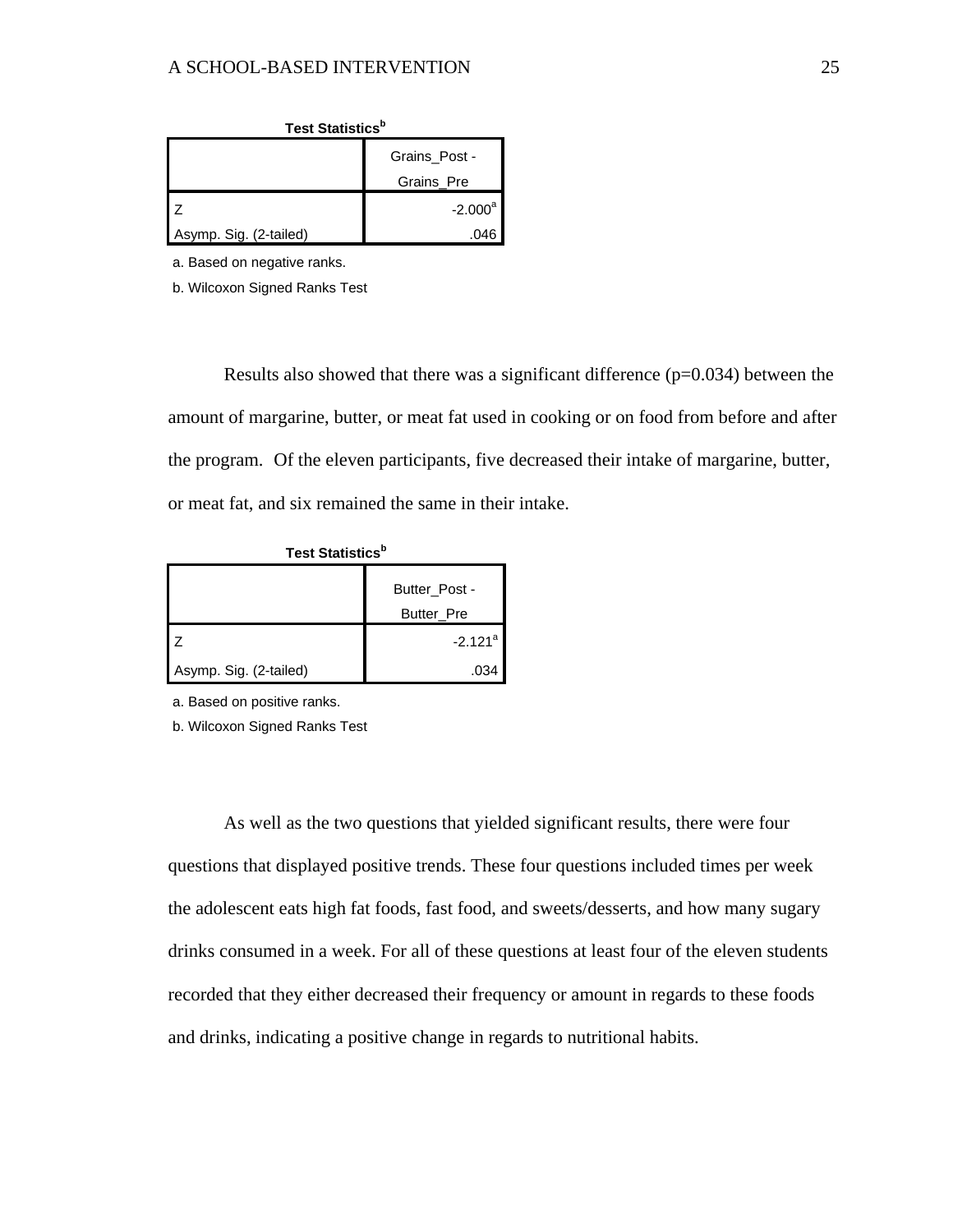#### **Perceived Health Knowledge**

At the conclusion of the program, participants were asked to write what they had learned, thereby demonstrating which areas they had increased in their health knowledge. Two adolescents made references to the 5-2-1-0 message: "I have learned a lot about 5-2- 1-0. 5 or more fruits and veggies everyday, 2 hours of TV, 1 hour of working out, 0 sugary drinks," and "It's good to have 2 hours or less of TV." Some participants wrote specific aspects of the program that they learned: "We should eat whole fruits like apples and pears and others," "Not healthy to eat potato chips," and "I learned that I can eat as many fruits and vegetables as we want a day and that soda is bad for us." One student even discovered a new favorite food, saying, "I learned my favorite veggie is broccoli." Three other participants recorded that they learned how to eat healthier and be more active.

#### **Discussion**

The Lynchburg Healthy Living program was a pilot study designed to test the efficacy of a nutrition and exercise mentorship program on at-risk adolescents. It was modeled after the Baltimore Challenge! program, which demonstrated success in reducing the percentage of overweight/obese status in participating adolescents. In the Lynchburg Healthy Living program, no improvements were made in the participants' BMIs, with the exception of one adolescent. However, improvements did occur in selfreported diet and physical activity habits, which were determined using the *AIM-HI Fitness Inventory*. Statistically significant changes were noted in two of the nutritional habits included on the survey. Positive trends were found in four additional nutritional habits.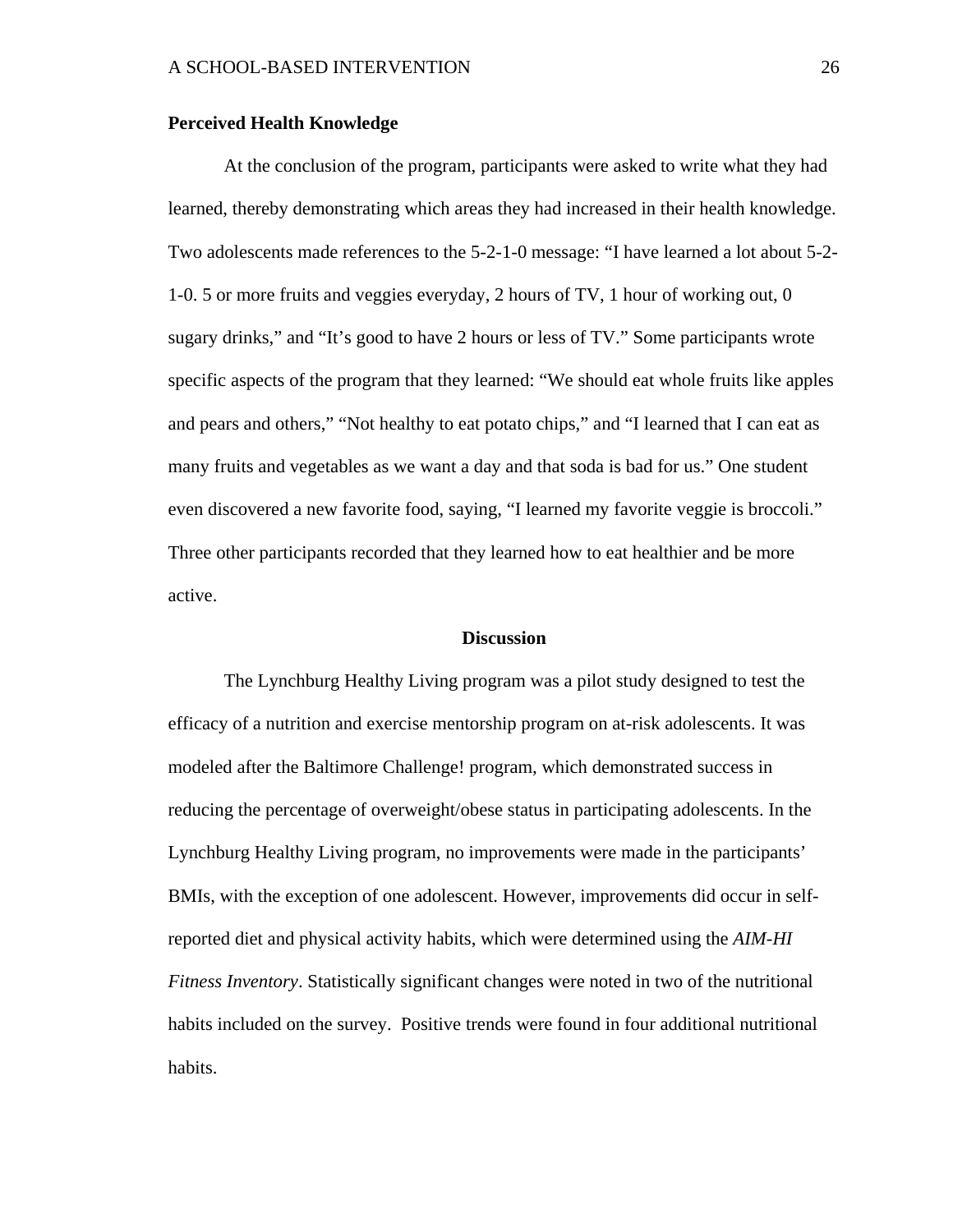# **BMI**

Increases in BMI, rather than decreases, were most likely due to a variety of factors. The program's short duration of seven weeks was most likely the largest factor that inhibited the participants from improving their BMI scores. The adolescents' attendance at the program was also inconsistent. Another component that played a role was the adolescents' lack of support from school, family, and friends for the lifestyle changes that we encouraged. Many of the students reported that their parents would not purchase fresh fruits and vegetables from the store. Some teens had no choice but to eat breakfast and lunch at school, where unfortunately a nutritional meal was often not available. The influence of the participants' friends was most likely an even bigger factor. Because adolescents are greatly impacted by the people around them, it was probably difficult for the participants to make healthy decisions if their friends were not doing the same. Their friends and peers may have even discouraged the participants' attempts at times.

# **Self-reported Nutrition and Physical Activity**

The same factors that contributed to BMI most likely played a role in why there were not many significant changes in the participants' self-reported nutrition and physical activity habits. There are also some additional factors related to the tool itself, the *AIM-HI Fitness Inventory*. The survey that was given to the adolescents only presented three possible answers for all but one question. Most participants did not make a drastic positive or negative change in their behaviors, but rather stayed the same or made a slightly positive change. Although there were many positive trends in the adolescents' answers, changes were not big enough to yield statistically significant results, in part due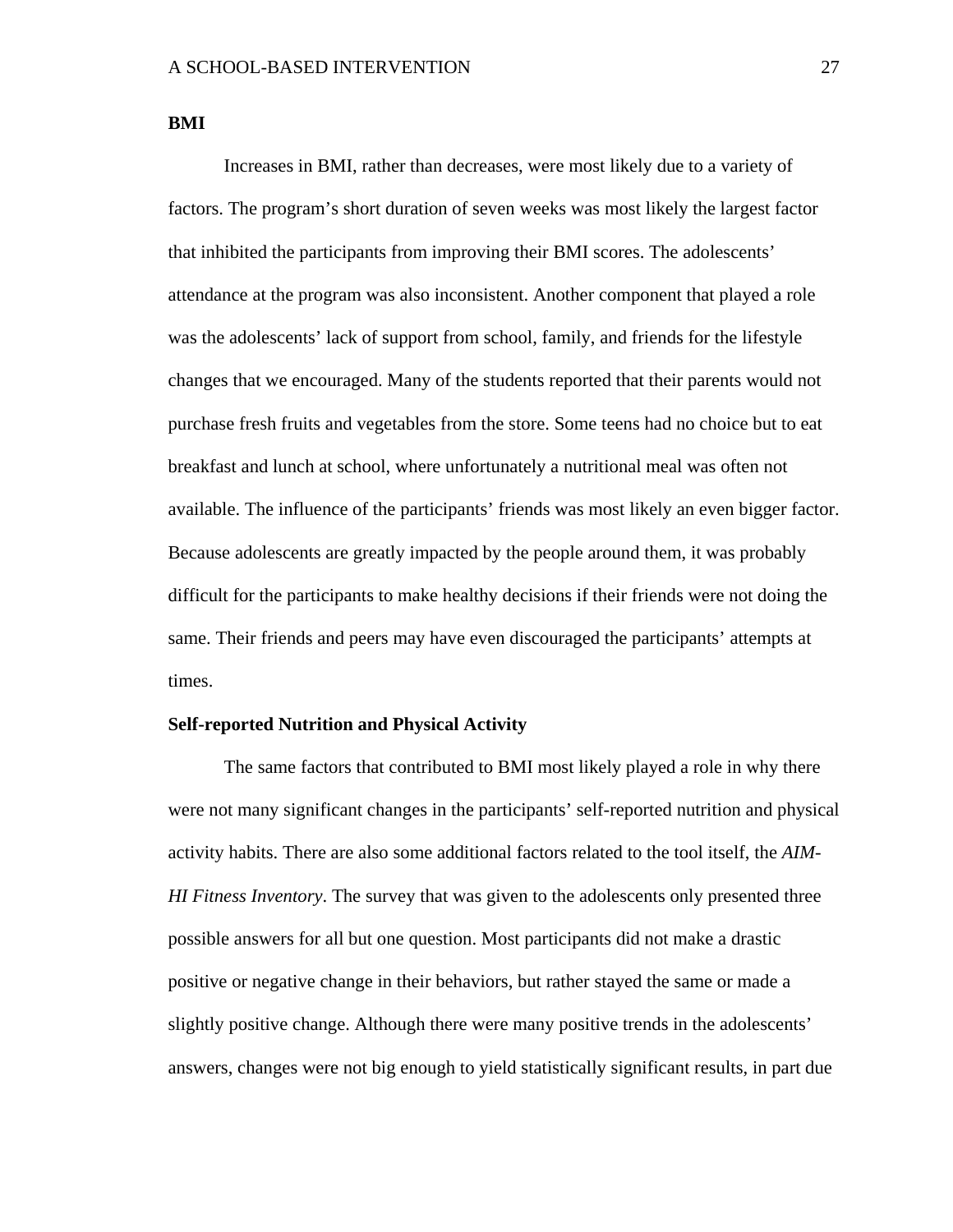to the limited answer-choices. In the future, it would be helpful to use a survey that contained questions with more response options.

#### **Perceived Health Knowledge**

Although the program did not result in as many significant changes as was hoped for, it was evident to the researchers that the participants greatly benefited from the Lynchburg Healthy Living program. This was evidenced by their comments throughout and at the conclusion of the program. When asked if they would participate in the program again given the opportunity, all adolescents replied that they would. Each mentor also observed growth in her students throughout the program in regards to healthrelated knowledge and improvement in physical activity and nutrition habits. The quotes of the participants at the end of the study demonstrated this growth.

### **At-risk Status**

It should be noted that the population included in the study consisted of at-risk adolescents. Although not considered a limitation, working with an at-risk group poses unique challenges. Many of the adolescents came from homes where healthy eating and exercise were not modeled by their parents and families due to decreased education about nutrition and exercise and reduced accessibility of healthy foods. Although parents have less influence in the lives of teenagers than their peers, they are usually the ones who provide the food and beverages for the home. The communities of the adolescents were also not conducive to positive changes in health, providing minimal access to healthy foods and opportunities for physical activity. The at-risk status of the participants illustrates the great need for the Lynchburg Healthy Living program and other similar strategies to prevent obesity in similar populations. The study sought to teach the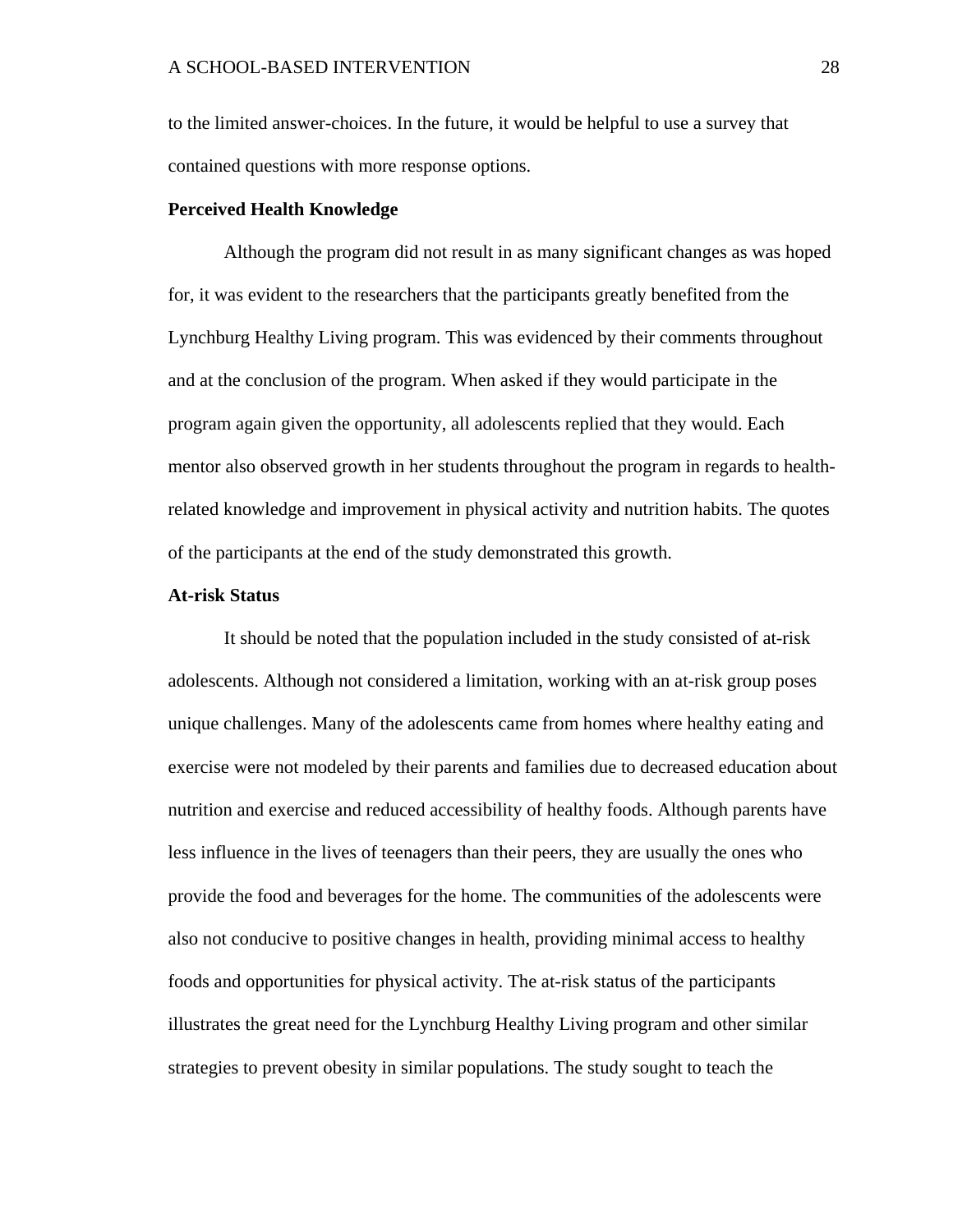adolescents how to maximize the resources available to them and make their own healthy decisions, regardless of the influence of those around them.

#### **Strengths and Limitations**

It is important to examine the specific strengths and limitations in order to accurately understand the results of the study. One strength of the study is its ability to provide a basis for a larger-scale study of the same nature. The Lynchburg Healthy Living program was a pilot study modeled after the Baltimore Challenge! program, with the intent of demonstrating the program's feasibility in a specific community in Central Virginia. By conducting the program on a smaller scale, its practicality and success were able to be evaluated before implementing a similar program into various schools in Virginia. This study also allowed researchers to examine the strengths and weaknesses of the program, and recommend changes for future programs. Numerous challenges arose in the Lynchburg Healthy Living program that can now be addressed prior to implementation in a larger population, providing hope of a more effective obesity prevention program. Some of these challenges included lack of interest or motivation among participants, inconsistency in attendance, external circumstances such as holidays and other events that encouraged overeating, logistical conflicts with the after-school center, and generally learning how to communicate with and motivate each adolescent.

Other strengths of the Lynchburg Healthy Living program include setting and resources. The setting of the study was at an after-school center where many of the participants came every day of the week. The center provided a somewhat controlled setting for a population whose families may not have much consistency. The center was equipped with multiple areas for mentors and participants to exercise, including a full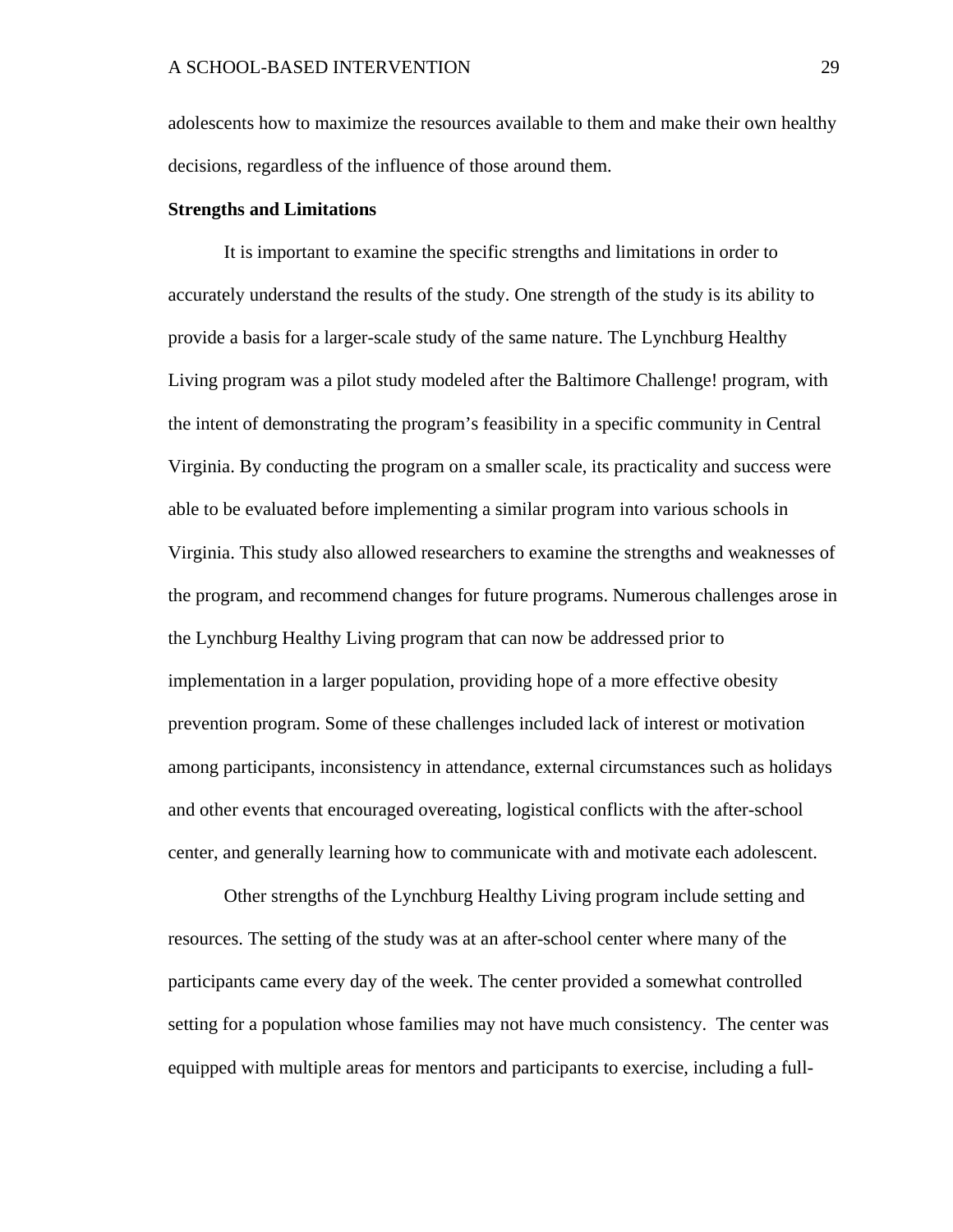sized gymnasium, cardio/weight room, multi-purpose room, and outside recreational space. Televisions and DVD players were also available for use. The fact that the convenience store was located next to the center also was a strength. The time spent going to and from the store was used efficiently because of the close distance, and it was a realistic location for the participants to buy food outside of the weekly mentor-led sessions. Many of the adolescents came to the convenience store multiple times throughout the week to purchase snacks and beverages, and were able to apply what they learned from the program.

The small size of the study sample may have hindered the ability of the program to produce statistically significant data in regards to changes in BMI and pre- and postassessments of the adolescents. With a larger sample size, the study may have produced more significant results. Another limitation was the program's short duration. Although originally intended to be twelve weeks, the program could only be carried out for seven weeks due to unforeseen protocol that was required to be followed. Seven weeks is not an amount of time in which the effects of a study of this nature can be successfully evaluated. Changes in BMI, nutrition, and physical activity habits often occur after months of intervention. It is recommended that in future studies the program duration is longer than seven weeks, with more frequent evaluations of participants, in order to effectively measure outcomes. A final limitation was the inconsistency in attendance of the participants. The majority of the adolescents missed at least one of the scheduled weekly sessions due to various circumstances. Because of the short duration of the program, it is likely that even one missed session had a significant impact on the outcomes.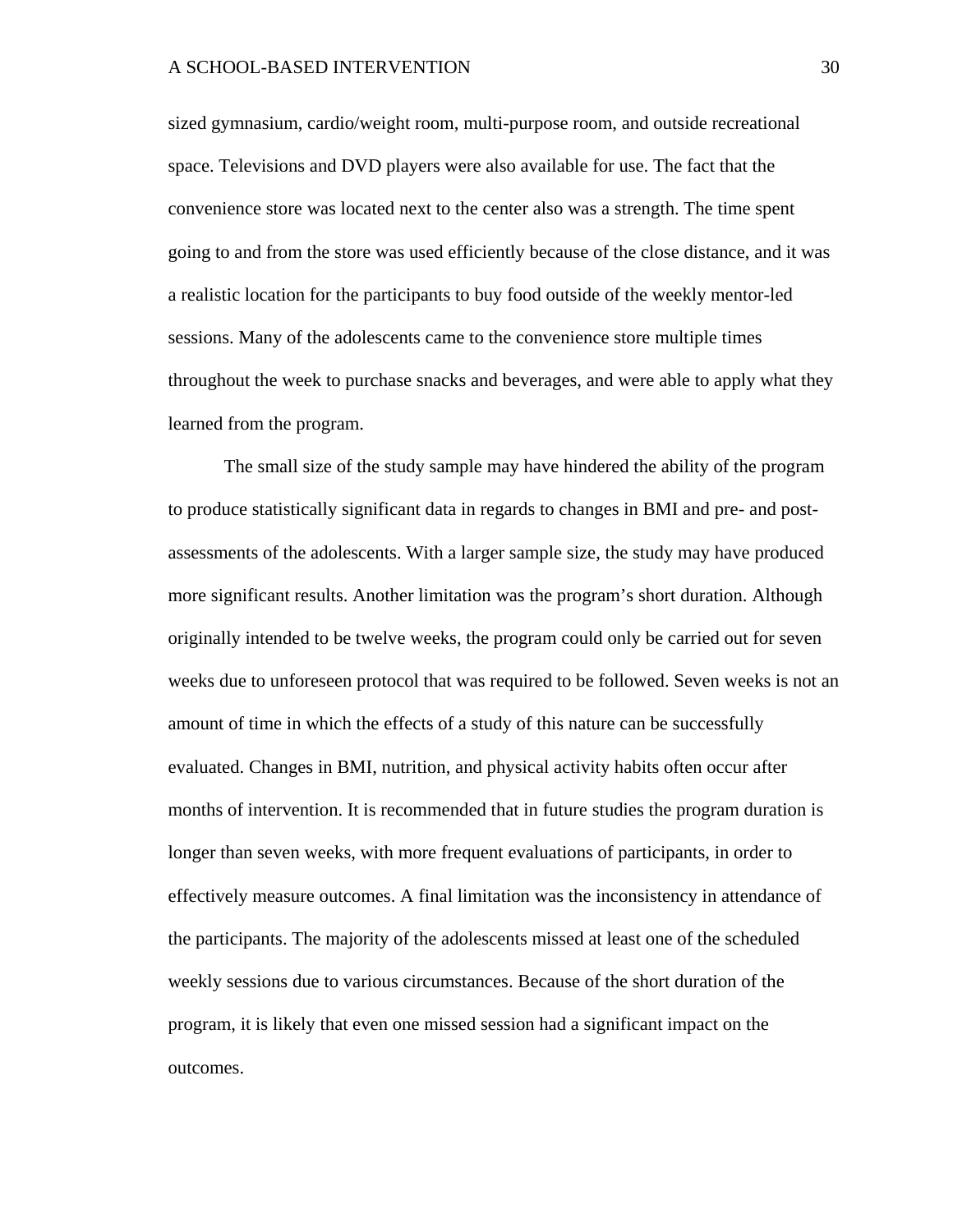# References

A World Fit for Kids! (n.d.). 2010-11 Evaluation Highlights. Retrieved from http://www.worldfitforkids.org/images/uploads/tinymce/2010\_11\_wfit\_evaluation \_summary\_final.pdf.

About us: What is Let's Go!?. (2011). Retrieved from http://www.letsgo.org/?page\_id=4452.

- Adolescence. (2009). In G.R. VandenBos (Ed.), *APA Concise Dictionary of Psychology*   $(11-12, 1<sup>st</sup>$  ed.). Washington, DC: American Psychological Association.
- Babey, S., Hastert, T., Wolstein, J., & Diamant, A. (2010). Income disparities in obesity trends among California adolescents. *American Journal of Public Health*, *100*(11), 2149-55. doi: 2166665611.
- Ball, J.W. & Bindler, R.C. (2008a). Growth and development. In *Pediatric Nursing: Caring for Children.* (4<sup>th</sup> ed.). (p. 58-104). Upper Saddle River, NJ: Pearson Prentice Hall.
- Ball, J.W. & Bindler, R.C. (2008b). Infant, child, and adolescent nutrition. In *Pediatric Nursing: Caring for Children.*  $(4^{th}$  ed.). (p. 106-145). Upper Saddle River, NJ: Pearson Prentice Hall.
- Black, M.M., Hager, E.R., Le, K., Anliker, J., Arteaga, S.S., DiClemente, C., Gittelsohn, J., Magder, L., Papas, M., Snitker, S., Treuth, M.S., Wang, Y. (2010). Challenge! Health promotion/obesity prevention mentorship model among urban, black adolescents. *Pediatrics, 126*(2), 280-288. doi:10.1542/peds.2009-1832.
- Brennan, L. (2011). Psychosocial comorbidities of adolescent obesity. *Obesity Research & Clinical Practice, 5*, 6-6. doi:10.1016/j.orcp.2011.08.063.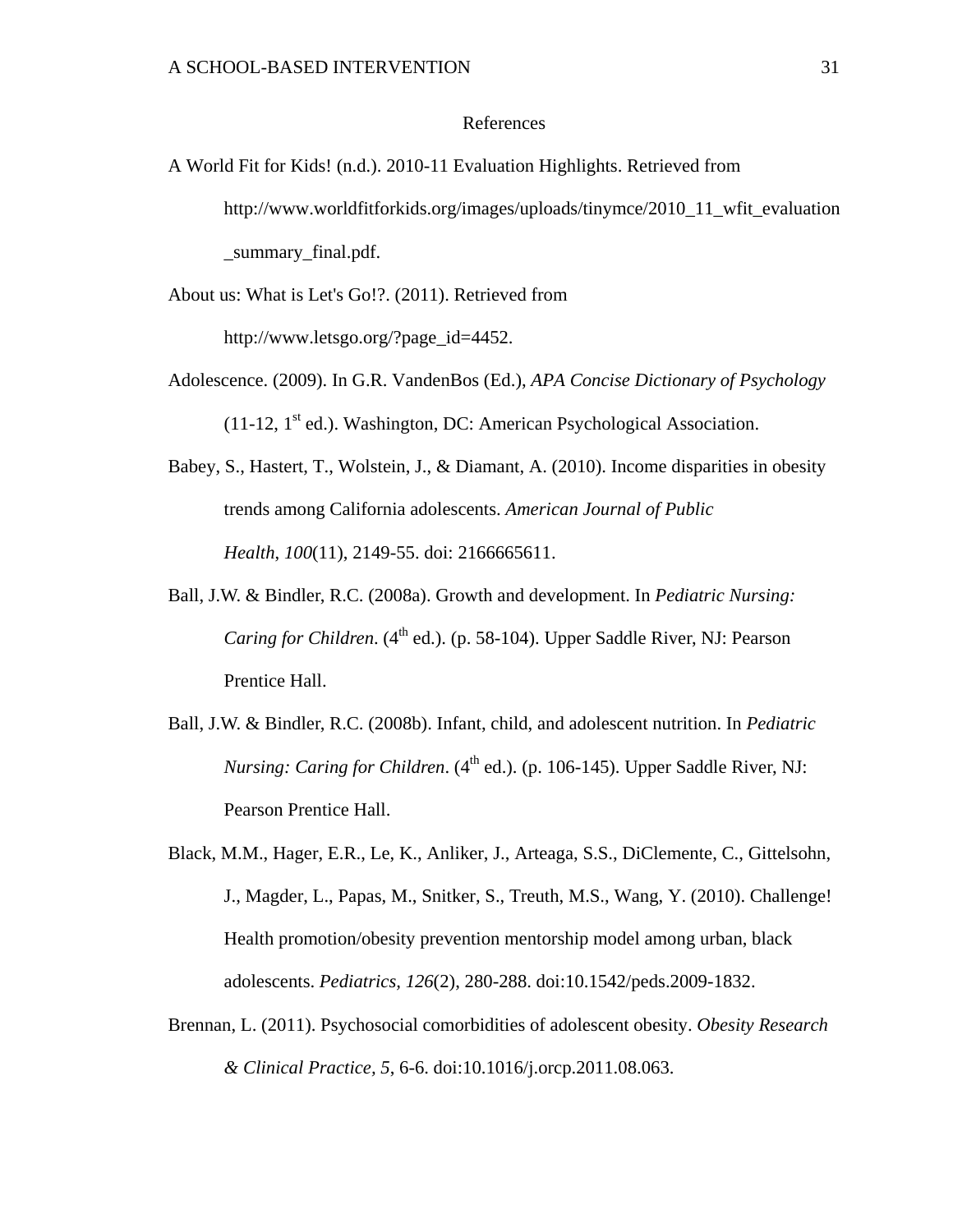Cawley, J., Cisek-Gillman, L., Roberts, R., Cocotas, C., Smith-

Cook, T., Bouchard, M., & Oz, M. (2011). Effect of HealthCorps, a high school peer mentoring program, on youth diet and physical Activity*. Childhood Obesity, 7*(5), 364-371. doi: 2487793381).

Centers for Disease Control and Prevention. (2011a). About BMI for children and teens*.* Retrieved from

http://www.cdc.gov/healthyweight/assessing/bmi/childrens\_bmi/about\_childrens\_ bmi.html.

- Centers for Disease Control and Prevention. (2011b). Health & academics. Retrieved from http://www.cdc.gov/healthyyouth/health\_and\_academics/index.htm#3.
- Centers for Disease Control and Prevention. (2011c). How much physical activity do children need? Retrieved from

http://www.cdc.gov/physicalactivity/everyone/guidelines/children.html.

- Centers for Disease Control and Prevention. (2011d). Nutrition, physical activity, & obesity. Retrieved from http://www.cdc.gov/healthyyouth/npao/strategies.htm.
- Centers for Disease Control and Prevention. (2011e). Obesity and genetics*.* Retrieved from http://www.cdc.gov/Features/Obesity/.
- Child and Adolescent Health Measurement Initiative. Data Resource Center for Child and Adolescent Health. (2007). *2007 National Survey of Children's Health*. Retrieved from http://childhealthdata.org/browse/survey/results?q=226&r=1.
- DuBois, D. L., Portillo, N., Rhodes, J. E., Silverthorn, N., & Valentine, J. C. (2011). How effective are mentoring programs for youth? A systematic assessment of the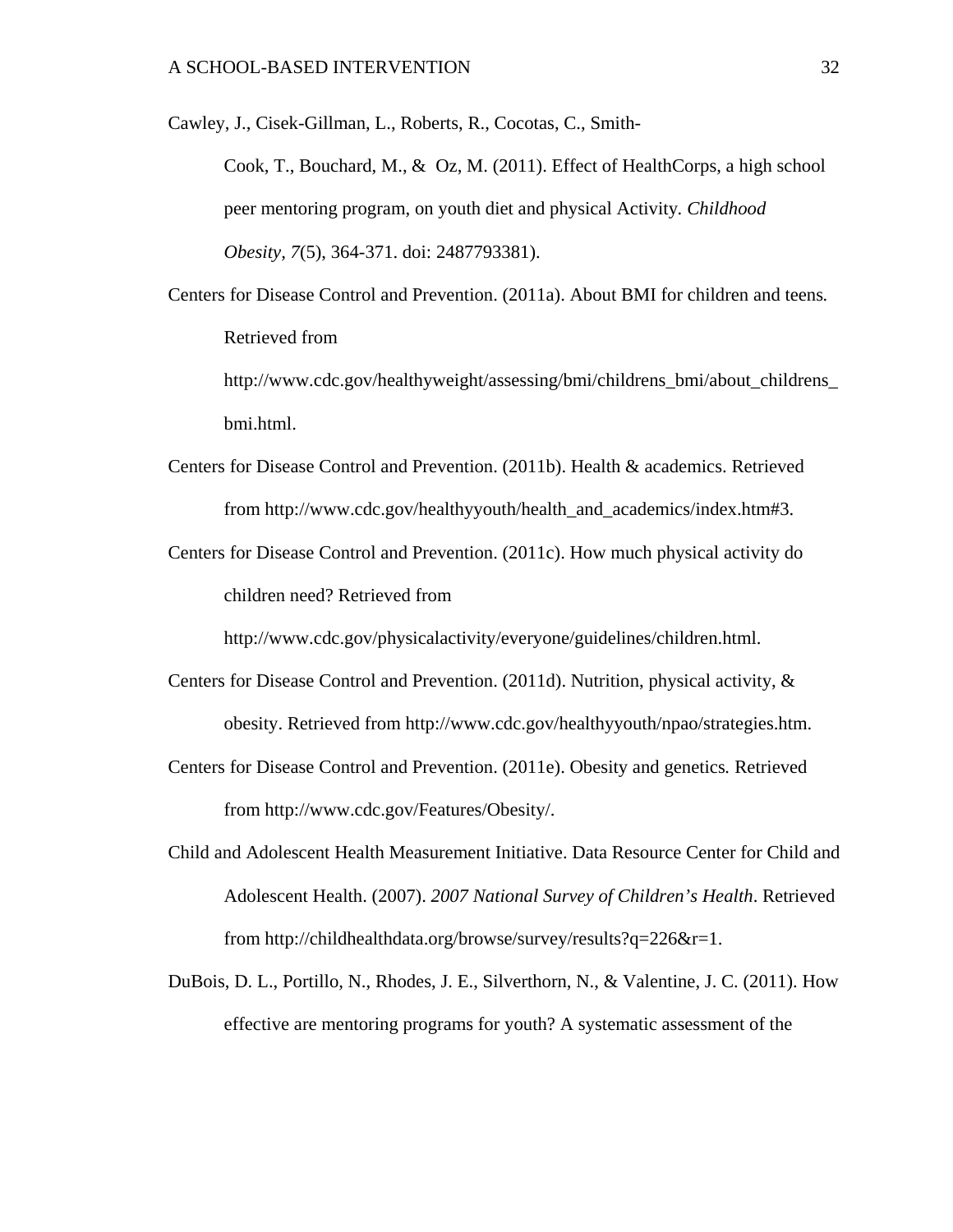evidence. *Psychological Science in the Public Interest* , *12*(2), 57-91. doi: 10.1177/1529100611414806.

- Gortmaker, S. L., Peterson, K., Wiecha, J., Sobol, A. M., Fox, M. K., & Laird, N. (1999). Reducing obesity via a school-based interdisciplinary intervention among youth: Planet health. *Archives of Pediatrics and Adolescent Medicine*, *153*(4), 409-18. Retrieved from http://archpedi.ama-assn.org/cgi/content/full/153/4/409.
- The HEALTHY Study Group. (2009). Risk factors for type 2 diabetes in a sixth- grade multiracial cohort: The healthy study. *Diabetes Care*, *32*(5), 953-955. doi: 10.2337/dc08-1774.
- Levi, J., Segal, L.M., St. Laurent, R., Kohn, D. (2011) Trust for America's Health, Robert Wood Johnson Foundation. F as in fat: How obesity threatens America's future. Washington, DC: Retrieved from

http://healthyamericans.org/assets/files/TFAH2011FasInFat10.pdf.

Mentors in Motion. (2010). Retrieved from

http://www.worldfitforkids.org/training/mentors\_in\_motion/.

Moore, K.A. (2006). Defining the term "at risk." Child Trends*.* Retrieved from http://www.childtrends.org/Files//Child\_Trends-

2006\_10\_01\_RB\_DefiningAtRisk.pdf.

Neumark-Sztainer, D., Story, M., Hannan, P., Perry, C., & Irving, L. (2002). Weightrelated concerns and behaviors among overweight and nonoverweight adolescents: Implications for preventing weight-related disorders. *Archives of Pediatrics & Adolescent Medicine*, *156*(2), 171-178.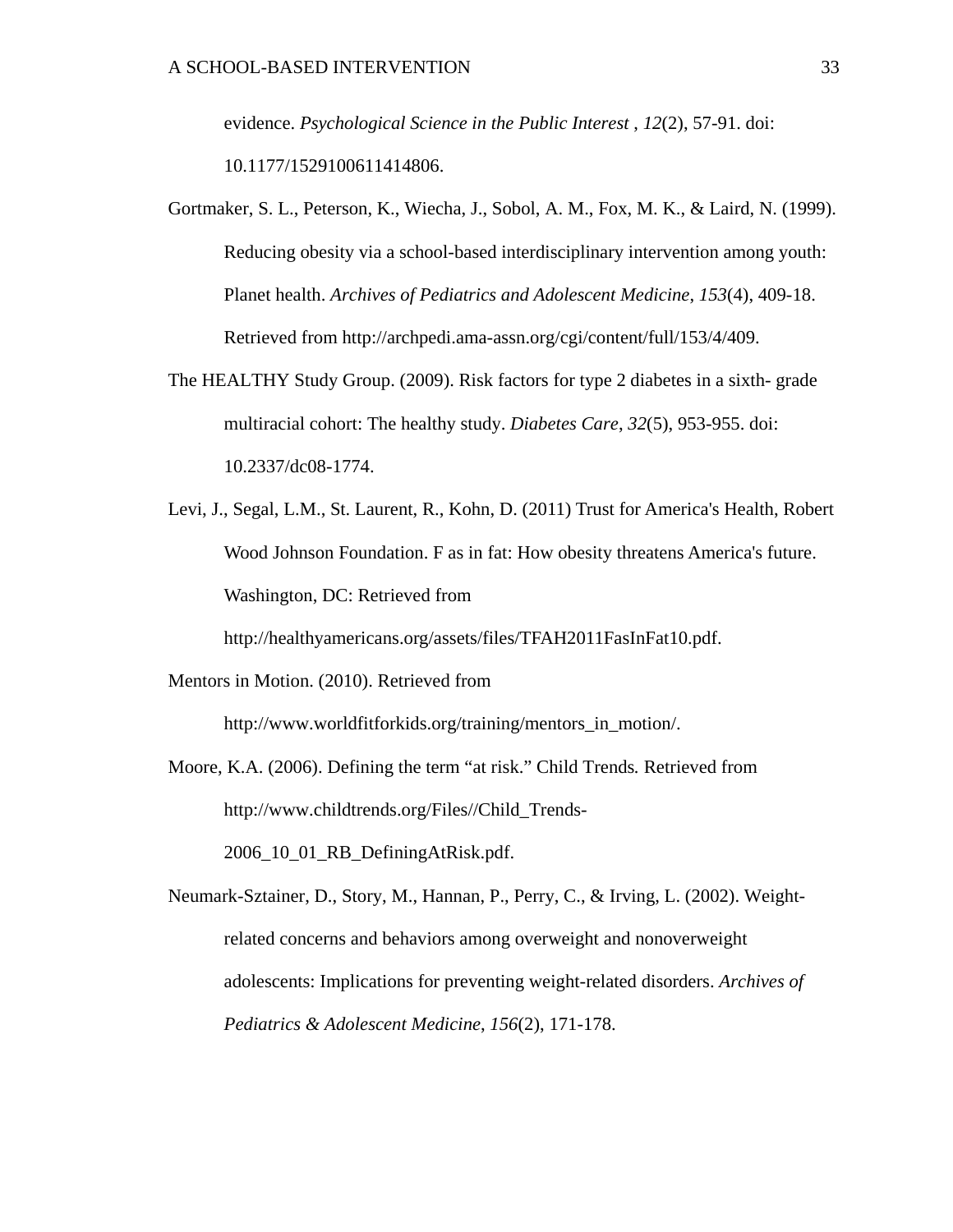Neumark-Sztainer, D., Friend, S.E., Flattum, C.F., Hannan, P.J., Story, M.T., Bauer, K.W., Feldman, S.B., Petrich, C.A. (2010). New Moves—Preventing Weight-Related Problems in Adolescent Girls: A Group-Randomized Study. *American Journal of Preventive Medicine*, *39*(5), 421-432.

Pate, R. R., Ward, D. S., Saunders, R. P., Felton, G., Dishman, R. K., & Dowda, M. (2005). Promotion of physical activity among high-school girls: A randomized controlled trial. *American Journal of Public Health*, *95*(9), 1582-1587. doi: 10.2105/AJPH.2004.045807.

Pearce, M.J., Boergers, J., & Prinstein, M.J. (2002). Adolescent obesity, overt and relational peer victimization, and romantic relationships. *Obesity Research*, *10*(5), 386-393, Retrieved from http://www.stolaf.edu/depts/cis/wp/winslowj/obesity/Pearce,%20adoles,% 20relation.pdf.

- Schaub, J., & Marian, M. (2011). Reading, writing, and obesity: America's failing grade in school nutrition and physical education. *Nutrition in Clinical Practice*, *26*(5), 553-564. doi: 10.1177/0884533611416820.
- Sharma, M., & Branscum, P. (2010). Novel and emerging approaches to combat adolescent obesity. *Adolescent Health, Medicine and Therapeutics*, *1*(9), 9-19, Retrieved from http://www.dovepress.com/getfile.php?fileID=5727.
- Sinha, A., & Kling, S. (2009). A review of adolescent obesity: Prevalence, etiology, and treatment. *Obesity Surgery*, *19*(1), 113-120, doi: 10.1007/s11695-008-9650-4.
- Spear, B. A., Barlow, S. E., Ervin, C., Ludwig, D. S., Saelens, B. E., Schetzina, K. E., & Taveras, E. M. (2007). Recommendations for treatment of child and adolescent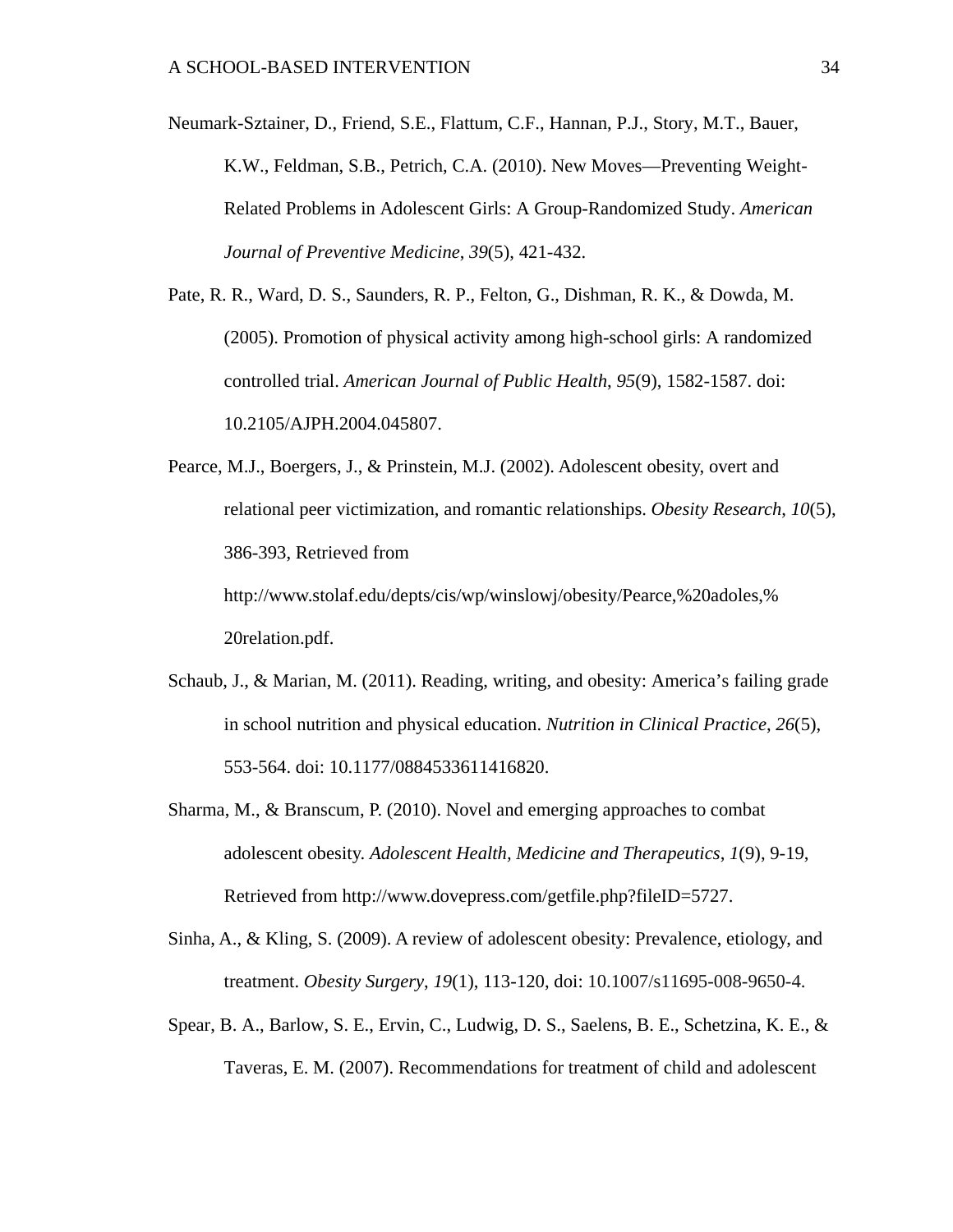overweight and obesity. *Pediatrics*, *120* (Supplement 4), S254-S288. doi:

10.1542/peds.2007-2329F.

United States Department of Agriculture, Food and Nutrition Service (2011). The school breakfast program. Retrieved from

http://www.fns.usda.gov/cnd/breakfast/AboutBFast/SBPFactSheet.pdf.

U.S. Department of Health and Human Services, Healthy People 2020. (2010a). About healthy people. Retrieved from

http://www.healthypeople.gov/2020/about/default.aspx.

- U.S. Department of Health and Human Services, Healthy People 2020. (2010b). Adolescent Health. Retrieved from http://healthypeople.gov/2020/topicsobjectives2020/objectiveslist.aspx?topicId=2 9.
- U.S. Department of Health and Human Services, Healthy People 2020. (2010c). Nutrition and weight status. Retrieved from

http://healthypeople.gov/2020/topicsobjectives2020/objectiveslist.aspx?topicId=2.

- U.S. Department of Health and Human Services, Healthy People 2020. (2010d). Physical activity objectives. Retrieved from http://www.healthypeople.gov/2020/topicsobjectives2020/objectiveslist.aspx?topi cId=33.
- Whitaker, R.C., Wright, J.A., Pepe, M.S., Seidel, K.D., & Dietz. W.H. (1997). Predicting obesity in young adulthood from childhood and parental obesity. *The New England Journal of Medicine, 337*(13), 869-73, doi: 15113372.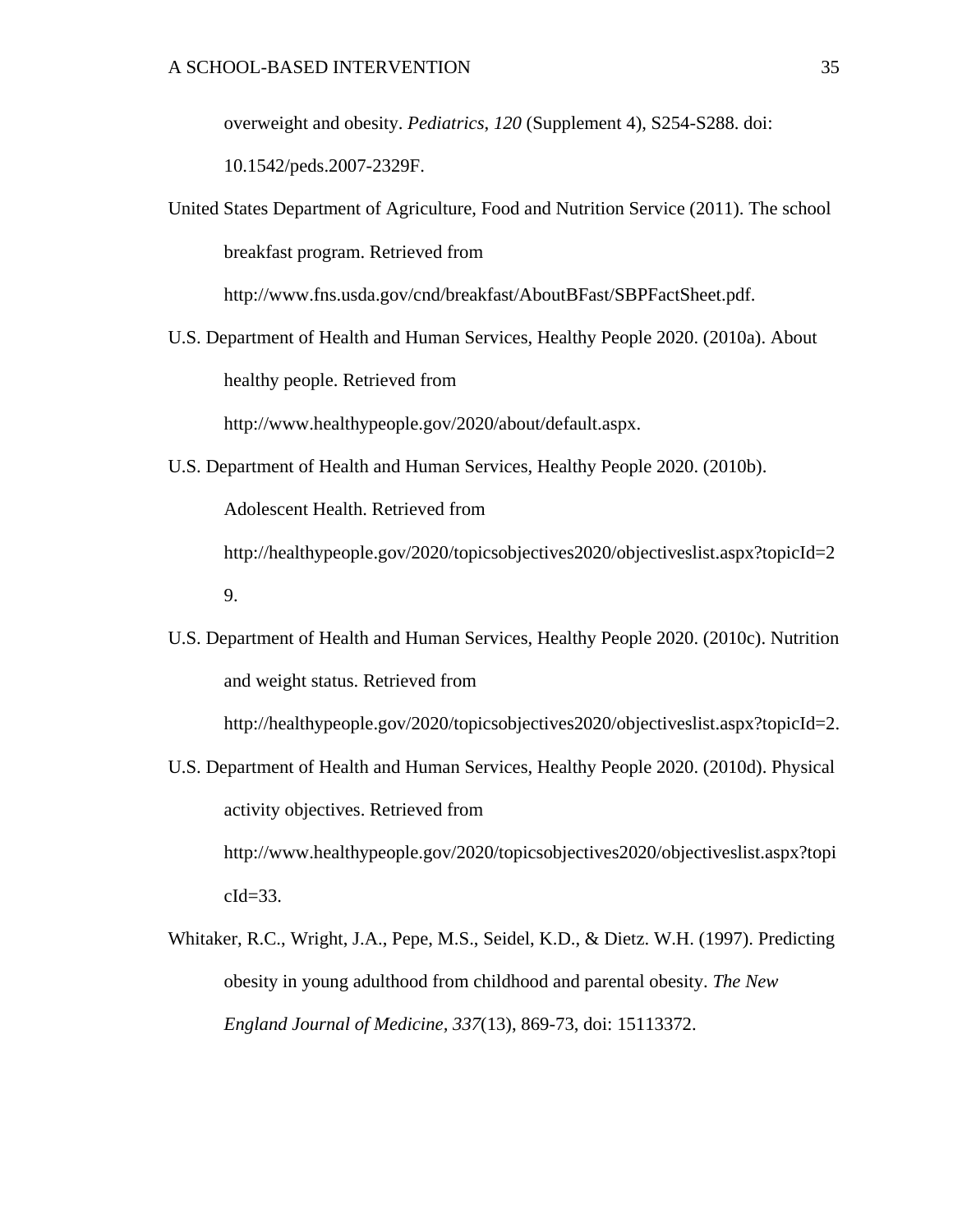# **Appendix**

|                                                          |                     | <b>AIM-HI Fitness Inventory</b>                                                                                                                                                                                                              |                                                                                                                                                                                                                                |
|----------------------------------------------------------|---------------------|----------------------------------------------------------------------------------------------------------------------------------------------------------------------------------------------------------------------------------------------|--------------------------------------------------------------------------------------------------------------------------------------------------------------------------------------------------------------------------------|
|                                                          |                     |                                                                                                                                                                                                                                              | Date: the contract of the contract of the contract of the contract of the contract of the contract of the contract of the contract of the contract of the contract of the contract of the contract of the contract of the cont |
|                                                          |                     | We want to partner with you to achieve your goals in these areas.                                                                                                                                                                            | We understand that physical activity, healthy eating and emotional well-being are an important part of your health.                                                                                                            |
| this office visit.)                                      |                     | Please answer the following questions to help us better understand your interests and needs in these areas.<br>(Please note: we will work with you on these issues over time and may not attempt to address all of them in                   |                                                                                                                                                                                                                                |
| <b>How Active Are You?</b>                               |                     |                                                                                                                                                                                                                                              |                                                                                                                                                                                                                                |
| Please select the one choice that best describes you:    |                     |                                                                                                                                                                                                                                              |                                                                                                                                                                                                                                |
| $\Box$ I'm ready to get more active and would like help. |                     | □ I'm physically active already and don't need help to be more active.<br>□ I'm not sure if I'm ready to be more active, but I'm ready to talk about it.<br>$\Box$ I'm not very active and not interested in being more active at this time. |                                                                                                                                                                                                                                |
| $\Box$ less than 1                                       | $\Box$ 1-2          | 1) How many hours each day do you spend watching TV or videos or on the computer?<br>$\Box$ more than 2                                                                                                                                      |                                                                                                                                                                                                                                |
| $\Box$ 4 or more                                         | $\Box$ 1-3          | $\Box$ Less than 1                                                                                                                                                                                                                           | 2) How many times a week do you do yard or house work or duties on the job that cause you to work up a sweat?                                                                                                                  |
| $\square$ 4 or more                                      | $\Box$ 1-3          | 3) How many times a week do you get out for a brisk walk of 10 minutes or more?<br>$\Box$ Less than 1                                                                                                                                        |                                                                                                                                                                                                                                |
| $\Box$ 4 or more                                         | $\Box$ 1-3          | 4) How many times a week do you participate in sports or an exercise program?<br>$\Box$ Less than 1                                                                                                                                          |                                                                                                                                                                                                                                |
|                                                          |                     |                                                                                                                                                                                                                                              |                                                                                                                                                                                                                                |
|                                                          |                     |                                                                                                                                                                                                                                              |                                                                                                                                                                                                                                |
|                                                          |                     |                                                                                                                                                                                                                                              |                                                                                                                                                                                                                                |
|                                                          |                     |                                                                                                                                                                                                                                              |                                                                                                                                                                                                                                |
|                                                          |                     |                                                                                                                                                                                                                                              | (turn over)<br>This form may be reproduced for use in clinical settings without permission from the authors or the American Academy of Family Physicians.                                                                      |
|                                                          |                     | Copyright 2010 American Academy of Family Physicians                                                                                                                                                                                         |                                                                                                                                                                                                                                |
|                                                          | AMERICAN ACADEMY OF |                                                                                                                                                                                                                                              |                                                                                                                                                                                                                                |
| <b>STRONG MEDICINE FOR AMERICA</b>                       | FAMILY PHYSICIANS   |                                                                                                                                                                                                                                              |                                                                                                                                                                                                                                |
|                                                          |                     |                                                                                                                                                                                                                                              |                                                                                                                                                                                                                                |